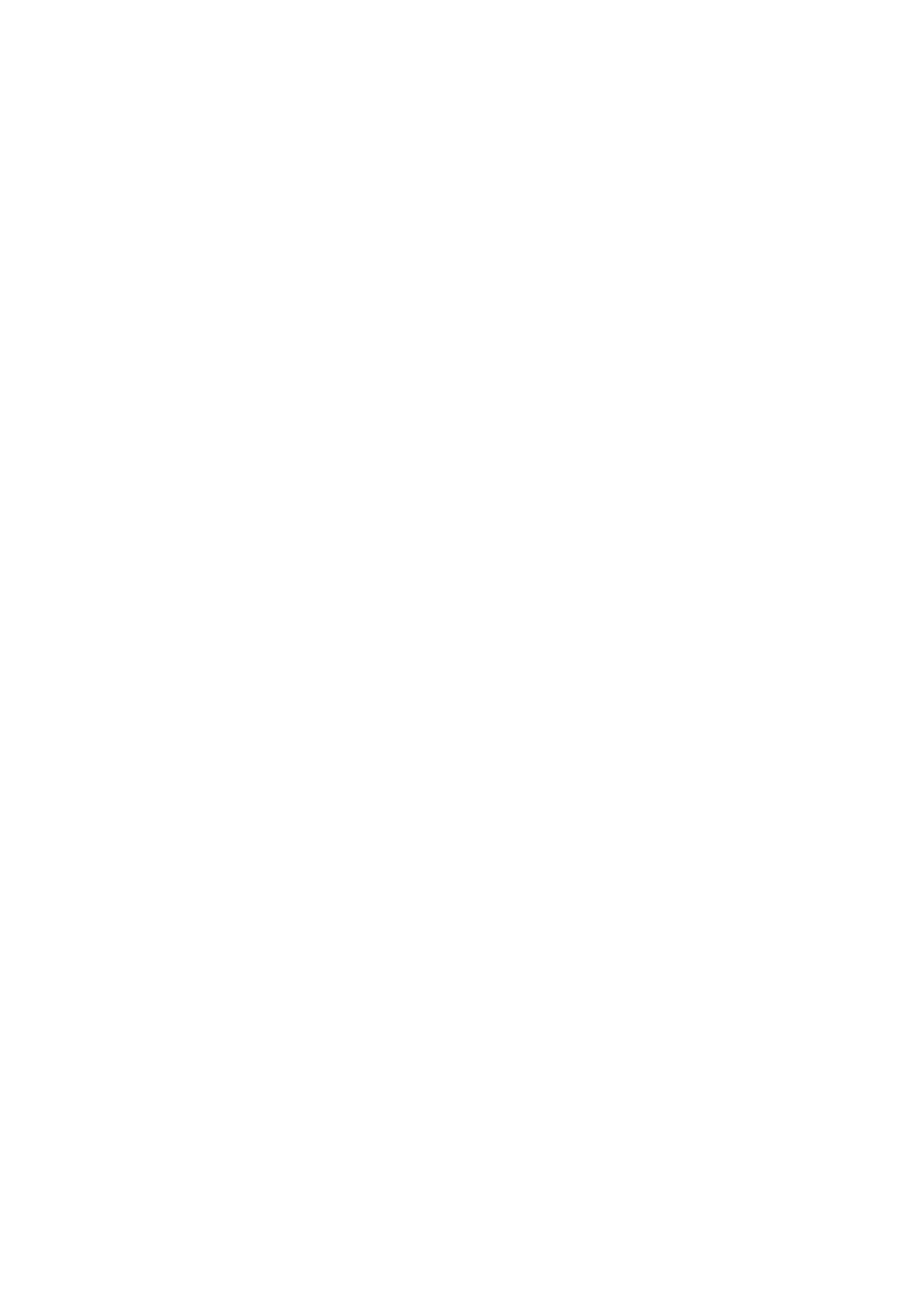#### **Key figures Group Holcim**

| January-September                       |              | 2012   | 2011               | $+$ %   | $+$ %     |
|-----------------------------------------|--------------|--------|--------------------|---------|-----------|
|                                         |              |        |                    |         | like-for- |
|                                         |              |        |                    |         | like      |
| Annual cement production capacity       | million t    | 217.1  | 216.0 <sup>1</sup> | $+0.5$  | $+0.5$    |
| Sales of cement                         | million t    | 111.4  | 108.1              | $+3.0$  | $+2.4$    |
| Sales of mineral components             | million t    | 3.6    | 3.8                | $-5.2$  | $-5.2$    |
| Sales of aggregates                     | million t    | 120.3  | 130.4              | $-7.7$  | $-8.7$    |
| Sales of ready-mix concrete             | million $m3$ | 35.5   | 36.1               | $-1.7$  | $-2.8$    |
| Sales of asphalt                        | million t    | 6.6    | 7.6                | $-14.0$ | $-13.8$   |
| Net sales                               | million CHF  | 16,198 | 15,461             | $+4.8$  | $+4.9$    |
| Operating EBITDA                        | million CHF  | 3,147  | 2,971              | $+5.9$  | $+6.4$    |
| Operating EBITDA margin                 | %            | 19.4   | 19.2               |         |           |
| Operating profit                        | million CHF  | 1,879  | 1,753              | $+7.2$  | $+9.4$    |
| Operating profit margin                 | %            | 11.6   | 11.3               |         |           |
| EBITDA                                  | million CHF  | 3,340  | 3,167              | $+5.5$  |           |
| Net income                              | million CHF  | 1,108  | 1,004              | $+10.3$ |           |
| Net income margin                       | %            | 6.8    | 6.5                |         |           |
| Net income - shareholders of Holcim Ltd | million CHF  | 783    | 713                | $+9.8$  |           |
| Cash flow from operating activities     | million CHF  | 1,107  | 930                | $+19.1$ | $+22.7$   |
| Cash flow margin                        | %            | 6.8    | 6.0                |         |           |
| Net financial debt                      | million CHF  | 11,579 | 11,5491            | $+0.3$  | $-0.8$    |
| Total shareholders' equity              | million CHF  | 20,570 | 19,6561            | $+4.6$  |           |
| Gearing <sup>2</sup>                    | %            | 56.3   | 58.81              |         |           |
| Personnel                               |              | 80,436 | 80,9671            | $-0.7$  | $-0.6$    |
| Earnings per share                      | CHF          | 2.42   | 2.23               | $+8.5$  |           |
| Fully diluted earnings per share        | CHF          | 2.42   | 2.23               | $+8.5$  |           |

**Principal key figures in USD (illustrative)3**

| Net sales                               | million USD | 17,259 | 17,569  | $-1.8$  |  |
|-----------------------------------------|-------------|--------|---------|---------|--|
| Operating EBITDA                        | million USD | 3.353  | 3.376   | $-0.7$  |  |
| Operating profit                        | million USD | 2,002  | 1,992   | $+0.5$  |  |
| Net income – shareholders of Holcim Ltd | million USD | 834    | 810     | $+3.0$  |  |
| Cash flow from operating activities     | million USD | 1.179  | 1.057   | $+11.7$ |  |
| Net financial debt                      | million USD | 12.391 | 12,2731 | $+1.0$  |  |
| Total shareholders' equity              | million USD | 22,012 | 20,8891 | $+5.4$  |  |
| Earnings per share                      | <b>USD</b>  | 2.58   | 2.53    | $+2.0$  |  |

#### **Principal key figures in EUR (illustrative)3**

| Net sales                               | million EUR | 13,438 | 12,469                | $+7.8$  |  |
|-----------------------------------------|-------------|--------|-----------------------|---------|--|
| Operating EBITDA                        | million EUR | 2,610  | 2,396                 | $+8.9$  |  |
| Operating profit                        | million EUR | 1,559  | 1.414                 | $+10.2$ |  |
| Net income – shareholders of Holcim Ltd | million EUR | 649    | 575                   | $+12.9$ |  |
| Cash flow from operating activities     | million EUR | 918    | 750                   | $+22.3$ |  |
| Net financial debt                      | million EUR | 9.573  | 9,4841                | $+0.9$  |  |
| Total shareholders' equity              | million EUR | 17,005 | $16,142$ <sup>1</sup> | $+5.3$  |  |
| Earnings per share                      | EUR         | 2.01   | 1.80                  | $+11.7$ |  |

<sup>1</sup> As of December 31, 2011.

Due to rounding, numbers presented throughout this report may not add up precisely to the totals provided. All ratios and variances are calculated using the underlying amount rather than the presented rounded amount.

2 Net financial debt divided by total shareholders' equity.

<sup>3</sup> Statement of income figures translated at average rate; statement of financial position figures at closing rate.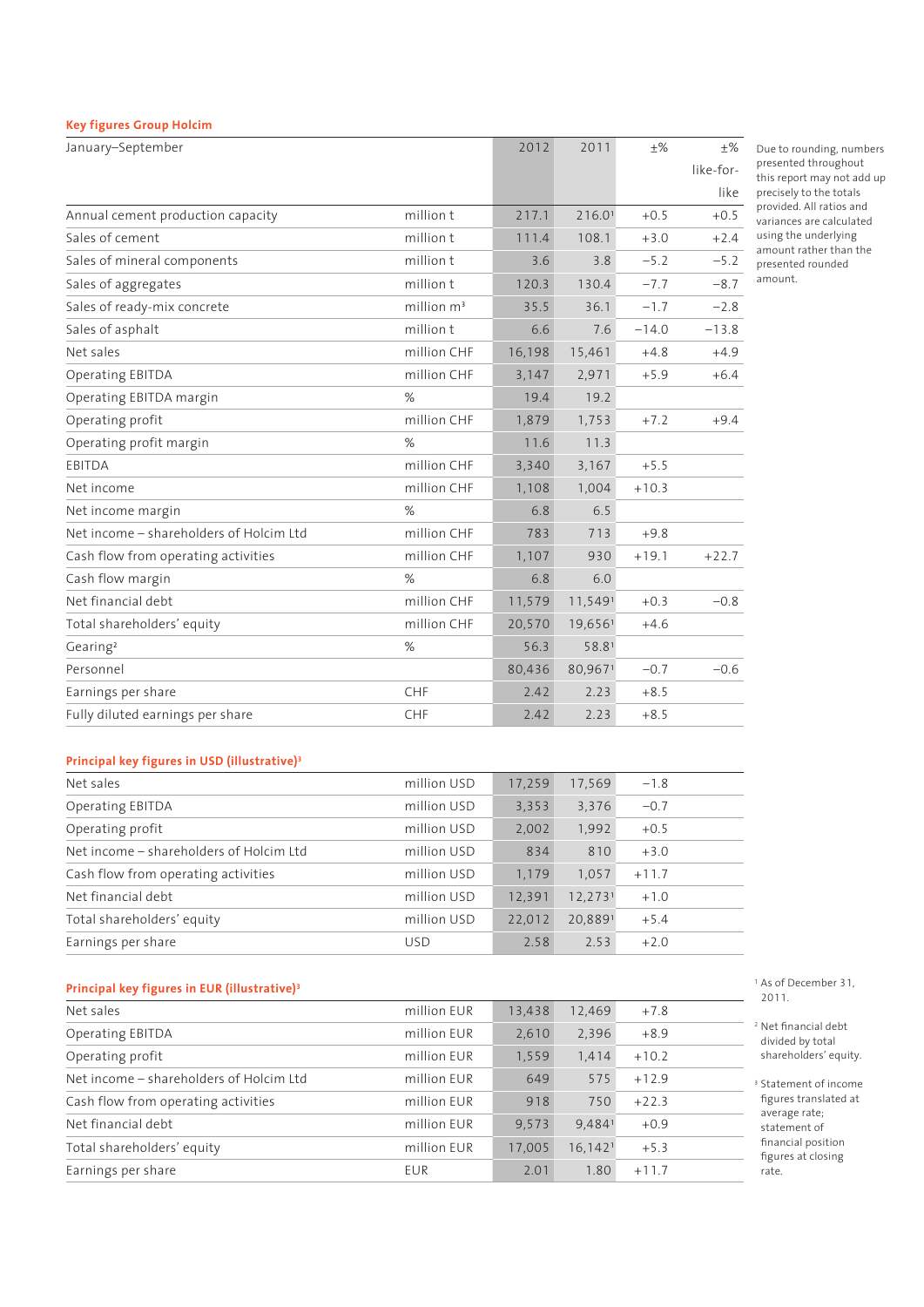**Rising cement deliveries in the first nine months of 2012**

**Price increases support earnings, slightly better margins**

**Higher operating EBITDA and operating profit**

**Solid cash flow from operating activities**

**Net income – attributable to shareholders of Holcim Ltd – significantly higher than last year**

**Holcim Leadership Journey progresses on plan**

**Holcim will achieve organic growth in 2012**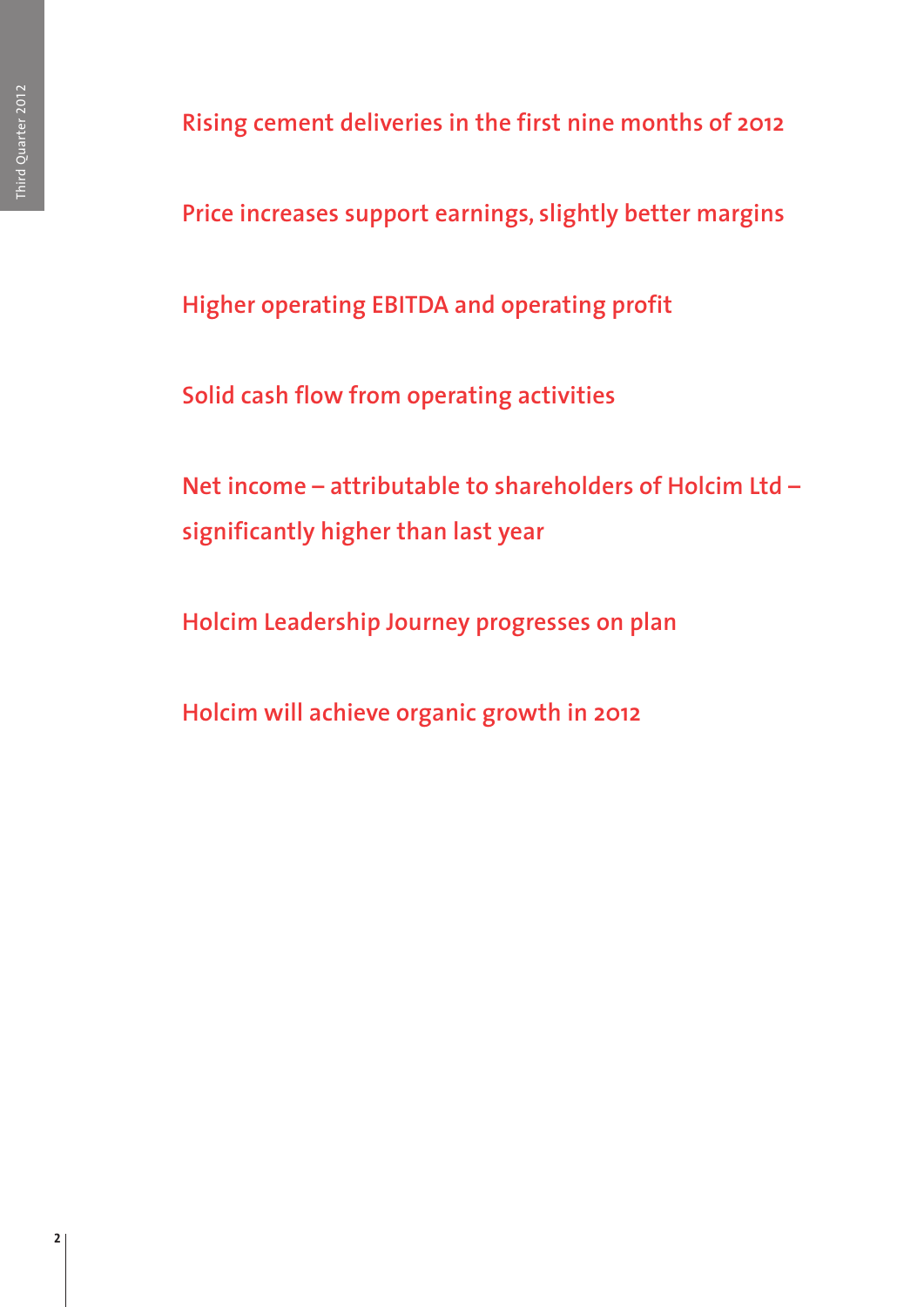#### Dear Shareholder,

Holcim continues to have the advantage of a strong presence in emerging markets, where construction activity remains high. This unique geographic diversification in the industry helped support sales in the first nine months of 2012 in spite of a difficult market situation in Europe. Compared with the previous year, Holcim achieved higher consolidated sales of cement and nearly stable sales of ready-mix concrete – often at better prices. Deliveries of aggregates and asphalt were lower. The Group companies in India, the Philippines, Indonesia, Russia, Thailand, Mexico and the USA recorded significantly higher cement sales.

| Group                                                 | Jan-Sept | Jan-Sept | $+$ %   | $+$ %         |
|-------------------------------------------------------|----------|----------|---------|---------------|
|                                                       | 2012     | 2011     |         | like-for-like |
| Sales of cement in million t                          | 111.4    | 108.1    | $+3.0$  | $+2.4$        |
| Sales of aggregates in million t                      | 120.3    | 130.4    | $-7.7$  | $-8.7$        |
| Sales of ready-mix concrete in million m <sup>3</sup> | 35.5     | 36.1     | $-1.7$  | $-2.8$        |
| Sales of asphalt in million t                         | 6.6      | 7.6      | $-14.0$ | $-13.8$       |
| Net sales in million CHF                              | 16,198   | 15,461   | $+4.8$  | $+4.9$        |
| Operating EBITDA in million CHF                       | 3,147    | 2,971    | $+5.9$  | $+6.4$        |
| Operating profit in million CHF                       | 1,879    | 1,753    | $+7.2$  | $+9.4$        |
| Net income in million CHF                             | 1,108    | 1,004    | $+10.3$ |               |
| Net income – shareholders of Holcim Ltd –             |          |          |         |               |
| in million CHF                                        | 783      | 713      | $+9.8$  |               |
| Cash flow from operating activities in million CHF    | 1,107    | 930      | $+19.1$ | $+22.7$       |

| July-Sept | July-Sept | $\pm\%$ | $\pm\%$       |
|-----------|-----------|---------|---------------|
| 2012      | 2011      |         | like-for-like |
| 37.3      | 37.2      | $+0.3$  | $-0.4$        |
| 44.8      | 49.2      | $-8.9$  | $-9.6$        |
| 12.7      | 13.0      | $-2.5$  | $-2.9$        |
| 2.9       | 3.3       | $-11.0$ | $-10.9$       |
| 5,841     | 5,318     | $+9.8$  | $+3.2$        |
| 1,214     | 1,074     | $+13.0$ | $+6.7$        |
| 762       | 669       | $+13.9$ | $+8.7$        |
| 484       | 418       | $+15.6$ |               |
|           |           |         |               |
| 394       | 356       | $+10.5$ |               |
| 896       | 858       | $+4.4$  | $+4.3$        |
|           |           |         |               |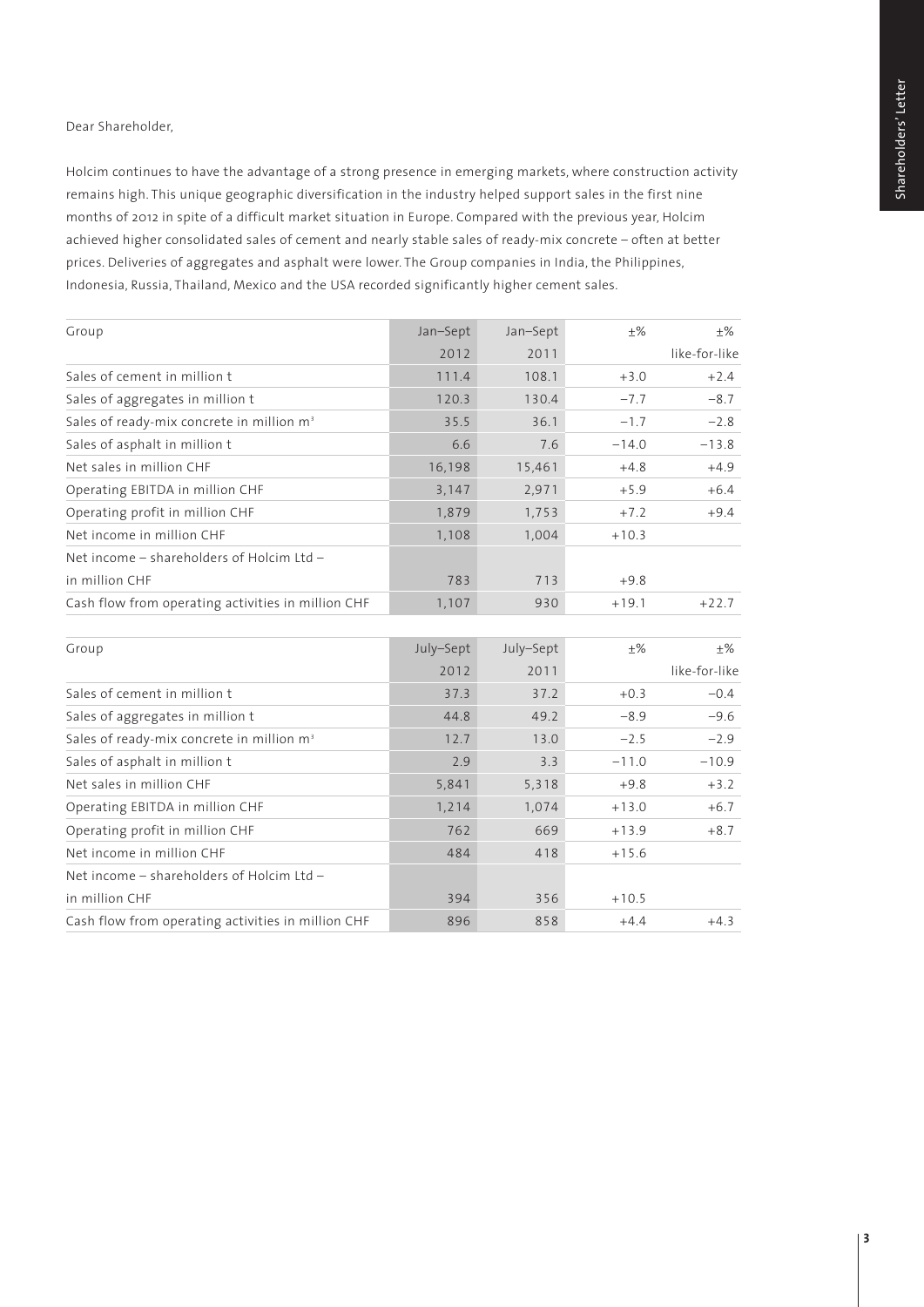#### **Sales development and financial results**

Consolidated cement sales increased by 3 percent to 111.4 million tonnes in the first nine months of 2012. Deliveries of aggregates declined by 7.7 percent to 120.3 million tonnes, and ready-mix concrete volumes contracted by 1.7 percent to 35.5 million cubic meters. Sales of asphalt decreased by 14 percent to 6.6 million tonnes, primarily due to poor business development in the UK.

Despite the difficult market situation in Europe, consolidated net sales increased by 4.8 percent to CHF 16.2 billion and operating EBITDA by 5.9 percent to CHF 3.1 billion. Operating profit also increased over proportionally compared with net sales by 7.2 percent to CHF 1.9 billion. These results reflect the solid performance in a number of emerging markets, stronger demand for building materials in North America, improvements in efficiency, and the first successes of the Holcim Leadership Journey. Compared with the previous year, the operating EBITDA margin improved by 0.2 percentage points to 19.4 percent, despite restructuring costs totaling CHF 58 million in nine months in Spain, Brazil, UK, Mexico and now Hungary. On a like-for-like basis, i.e. excluding changes in the scope of consolidation and exchange rates, the Group grew at the operating EBITDA level by 6.4 percent in the first nine months of the year. All Group regions achieved organic growth except for Europe and Africa Middle East.

Net income increased by 10.3 percent to CHF 1.1 billion and the share of net income attributable to shareholders of Holcim Ltd rose by 9.8 percent to CHF 783 million.

Due to the higher operating EBITDA and lower taxes paid, cash flow from operating activities improved by 19.1 percent to CHF 1.1 billion. With CHF 11.6 billion, net financial debt remained stable. Gearing improved to 56.3 percent (year-end 2011: 58.8).

#### **Holcim Leadership Journey progresses according to plan**

The Holcim Leadership Journey, a Group-wide program introduced in May, is progressing positively. Regions and Group companies have already started to implement initial measures and the organizational adjustments at Group level have been made. These include the introduction of a leaner management structure for Europe to handle the difficult economic situation in that Group region, and the creation of a Project Management Office to monitor the progress of the Holcim Leadership Journey. Guidelines to measure the operational and financial progress of the program have also been put in place. The financial impact of the entire Holcim Leadership Journey will be released together with the year-end results 2012.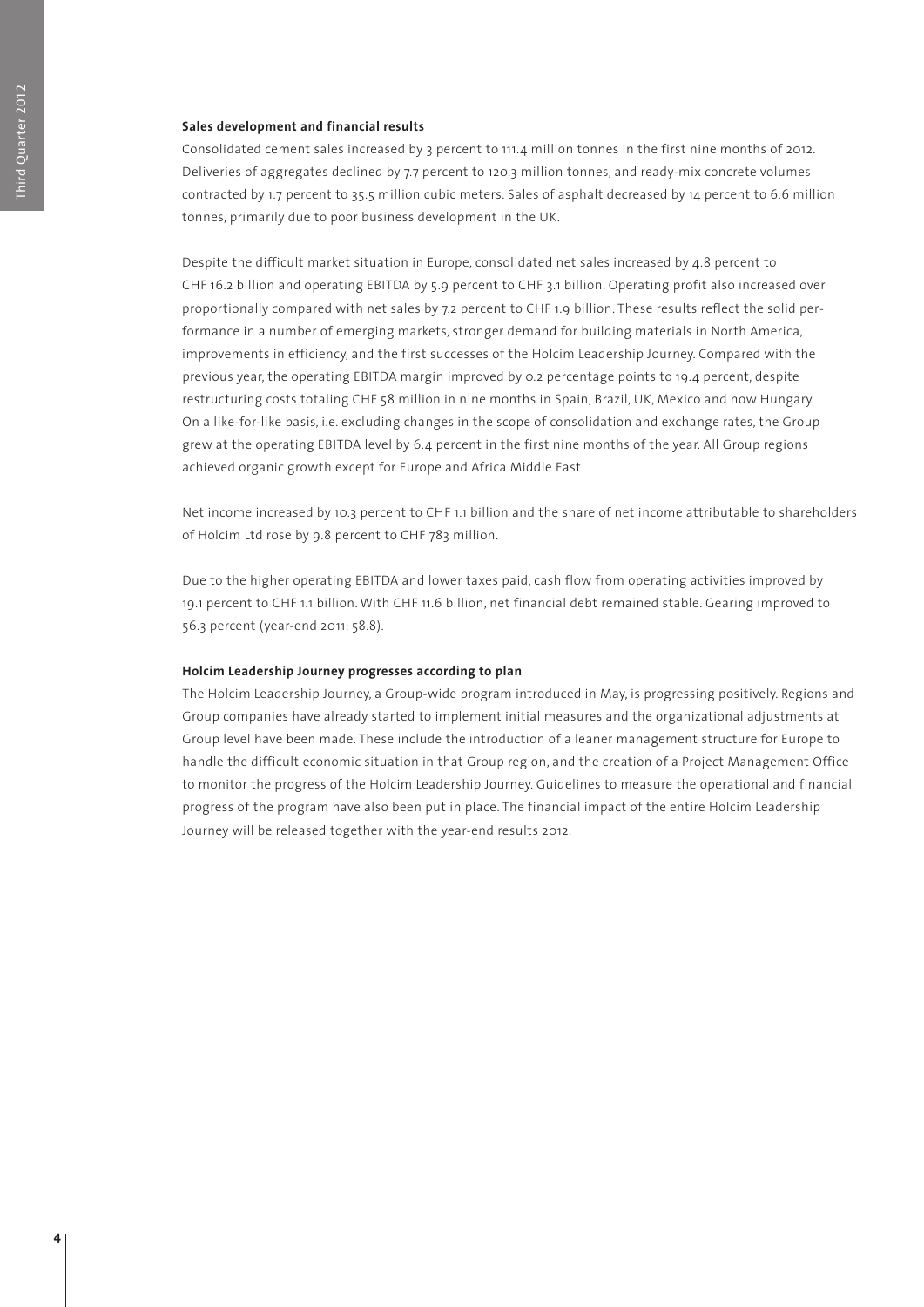#### **Asia Pacific continues its growth track**

Asia Pacific's building industry continued to benefit from generally robust demand for private housing, commercial buildings and infrastructure, all a reflection of the accelerating urbanization process. In India, Holcim sold significantly more cement, despite construction waning in a few regions. The Southeast Asian emerging markets developed very positively. Thailand's construction sector regained considerable momentum following last year's severe flooding. Major private and public construction projects stimulated sales in countries such as the Philippines, Malaysia and Indonesia. The monsoon season and the holiday marking the end of Ramadan caused a temporary slow-down in building activity in the third quarter. In many areas, inflation-driven cost increases were offset by price rises. Australia's construction industry was impacted by weaker demand outside mining regions.

| Asia Pacific                                          | Jan-Sept | Jan-Sept | $+$ %   | $+$ %         |
|-------------------------------------------------------|----------|----------|---------|---------------|
|                                                       | 2012     | 2011     |         | like-for-like |
| Sales of cement in million t                          | 59.5     | 56.2     | $+5.9$  | $+5.4$        |
| Sales of aggregates in million t                      | 21.2     | 22.3     | $-47$   | $-4.7$        |
| Sales of ready-mix concrete in million m <sup>3</sup> | 9.7      | 9.8      | $-0.5$  | $-0.5$        |
| Net sales in million CHF                              | 6,579    | 5,929    | $+11.0$ | $+12.8$       |
| Operating EBITDA in million CHF                       | 1,446    | 1,264    | $+14.5$ | $+17.5$       |
| Operating profit in million CHF                       | 1.044    | 890      | $+17.3$ | $+21.2$       |
|                                                       |          |          |         |               |

| Asia Pacific                                          | July-Sept | July-Sept | $+$ %   | $+$ %         |
|-------------------------------------------------------|-----------|-----------|---------|---------------|
|                                                       | 2012      | 2011      |         | like-for-like |
| Sales of cement in million t                          | 18.3      | 18.1      | $+1.2$  | $+0.8$        |
| Sales of aggregates in million t                      | 6.9       | 7.9       | $-11.6$ | $-11.6$       |
| Sales of ready-mix concrete in million m <sup>3</sup> | 3.5       | 3.4       | $+2.8$  | $+2.8$        |
| Net sales in million CHF                              | 2.181     | 1,865     | $+16.9$ | $+10.8$       |
| Operating EBITDA in million CHF                       | 446       | 335       | $+32.9$ | $+26.3$       |
| Operating profit in million CHF                       | 316       | 212       | $+48.6$ | $+41.6$       |

Both Indian Group companies sold higher volumes of cement. ACC achieved strong sales growth in the west and south of the country, while large government projects were postponed in the north and east. The Group company sold less ready-mix concrete. Ambuja Cements benefited from robust construction activity in the majority of its markets. Dispatches were once again impacted by the inadequately developed transport network and the limited availability of rail and road haulage capacity.

Holcim Lanka and Holcim Bangladesh supplied more cement. As Thailand's encouraging construction development held up, Siam City Cement recorded an increase in cement, aggregates and ready-mix concrete sales volumes. Above all in the Greater Bangkok area, demand continued to increase at stable prices due to infrastructure projects and private building work. The company focused increasingly on cement markets in Thailand and strengthened its position in neighboring countries, which resulted in lower clinker exports.

The decrease in sales of cement and ready-mix concrete reported by Holcim Vietnam was a result of high interest rates and tight liquidity in both the public and private sectors. Several major projects ready for execution were postponed as a consequence.

Despite severe rains and flooding in the Philippines in August, the Group company succeeded in increasing delivery volumes in all segments. Due to brisk private and public-sector investment, higher costs could partly be passed on to prices.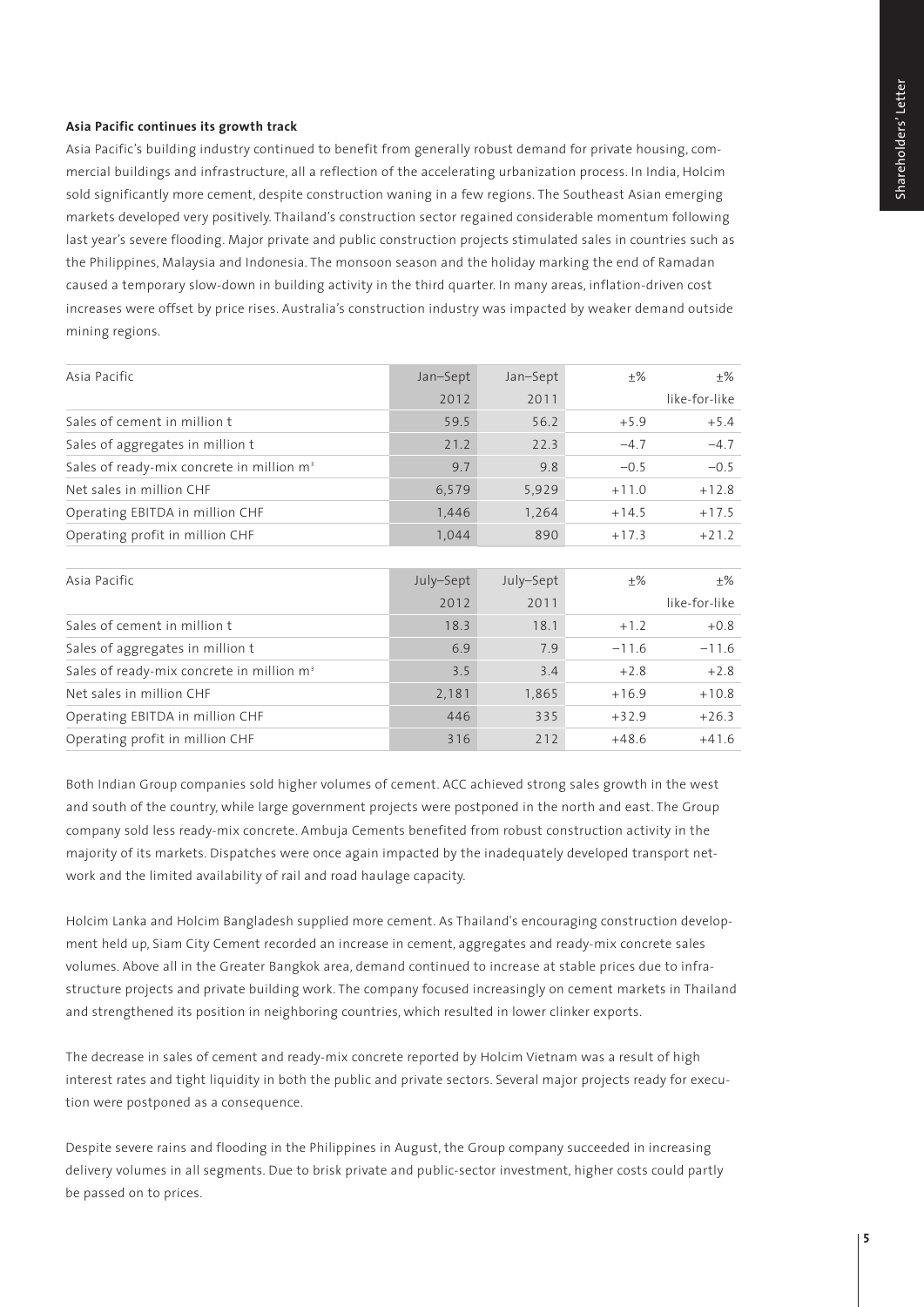Benefiting from a continuing construction boom, Holcim Indonesia achieved record sales of cement, and the ready-mix concrete sales were also strong. With considerable headway made on construction of the new cement plant in Tuban in East Java, the facilities will go into operation on schedule at the end of 2013. In view of the positive development of the Indonesian market, Holcim has approved the construction of a second identical kiln line in Tuban which will go into operation by end of 2014. Due to solid domestic demand, Holcim Malaysia with its grinding station in Johore Bahru supplied more cement at better prices. Holcim Singapore also saw a marked rise in ready-mix concrete deliveries. Earnings increased substantially thanks to innovative concrete applications.

Cement Australia sold slightly less cement due to subdued markets in the non-resource regions, particularly in South East Queensland. Holcim Australia also reported a decline in deliveries of aggregates and ready-mix concrete, with heavy rains through July depressing business in both sectors. The Group company recorded higher sales volumes in Western Australia and Sydney. Overall, price levels improved although remain under pressure in some markets. The Group company in New Zealand sold more cement and ready-mix concrete. Infrastructure projects and reconstruction in the aftermath of the earthquake in Christchurch stimulated demand on the South Island. However, deliveries were down on the North Island. A shortage of road-building projects led to a drop in deliveries of aggregates as well.

In Asia Pacific, consolidated cement sales increased by 5.9 percent to 59.5 million tonnes. Due to the market situation in Australia, aggregates declined by 4.7 percent to 21.2 million tonnes. Shipments of ready-mix concrete decreased by 0.5 percent to 9.7 million cubic meters.

Despite the weaker Indian currency, the Group region increased operating EBITDA by 14.5 percent to CHF 1.4 billion. In absolute terms, Ambuja Cements achieved the largest improvement in results, followed by Holcim Indonesia, Holcim Australia and Holcim Philippines. Volumes prevented Holcim Vietnam from maintaining the previous year's level, while higher costs impacted the financial result of Holcim Malaysia. Group region Asia Pacific reported internal operating EBITDA growth of 17.5 percent.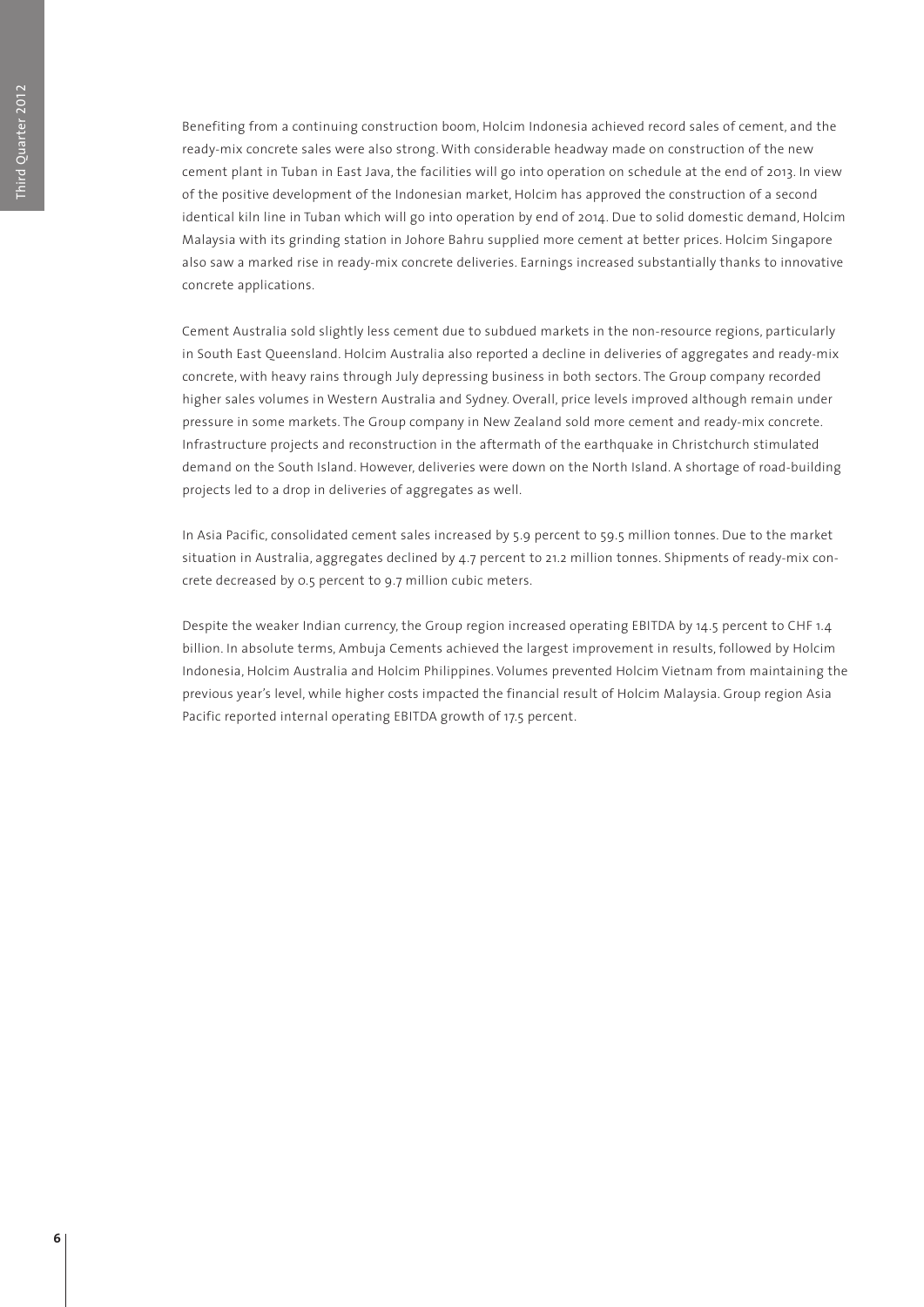#### **Latin America remains a pillar of the Group's success**

In most Latin American markets the construction industry remained robust despite weaker demand from the industrialized countries. Residential construction and major infrastructure projects were the primary drivers of growth. Beneficiaries of this development included a number of markets in Central America as well as Ecuador and Colombia. In Mexico, building activity declined slightly after the July presidential elections. In Brazil, the overheated economy cooled down. Whilst the economic situation in Argentina remained difficult, Chile offered good general conditions for the construction industry.

| Latin America                                         | Jan-Sept | Jan-Sept | $+$ %  | $+$ %         |
|-------------------------------------------------------|----------|----------|--------|---------------|
|                                                       | 2012     | 2011     |        | like-for-like |
| Sales of cement in million t                          | 18.5     | 18.0     | $+3.0$ | $+3.0$        |
| Sales of aggregates in million t                      | 10.6     | 10.9     | $-3.3$ | $-3.3$        |
| Sales of ready-mix concrete in million m <sup>3</sup> | 7.8      | 8.2      | $-5.2$ | $-5.2$        |
| Net sales in million CHF                              | 2,613    | 2,467    | $+5.9$ | $+7.4$        |
| Operating EBITDA in million CHF                       | 721      | 662      | $+8.8$ | $+8.4$        |
| Operating profit in million CHF                       | 557      | 515      | $+8.0$ | $+7.0$        |

| Latin America                                         | July-Sept | July-Sept | $+$ %   | $+$ %         |
|-------------------------------------------------------|-----------|-----------|---------|---------------|
|                                                       | 2012      | 2011      |         | like-for-like |
| Sales of cement in million t                          | 6.4       | 6.3       | $+2.5$  | $+2.5$        |
| Sales of aggregates in million t                      | 3.6       | 3.9       | $-9.7$  | $-9.7$        |
| Sales of ready-mix concrete in million m <sup>3</sup> | 2.5       | 2.9       | $-14.5$ | $-14.5$       |
| Net sales in million CHF                              | 905       | 823       | $+9.9$  | $+4.4$        |
| Operating EBITDA in million CHF                       | 259       | 224       | $+15.6$ | $+7.9$        |
| Operating profit in million CHF                       | 199       | 179       | $+11.4$ | $+34$         |

Mexican Group company Holcim Apasco increased sales of cement, aggregates and ready-mix concrete. However, competition among producers of building materials remained fierce and it was difficult to pass on higher costs through price increases.

Due to large public-sector investments, Holcim El Salvador increased sales in all three segments. Holcim Costa Rica and Holcim Nicaragua also achieved higher cement and aggregates sales.

Holcim Colombia and Holcim Ecuador benefited from an increase in cement deliveries. However, sales of aggregates declined in both countries, and demand for ready-mix concrete rose in Ecuador.

Despite delays to the starts of infrastructure projects ready for execution, Holcim Brazil achieved higher sales of cement and aggregates. As expected, restructuring measures undertaken to optimize margins in the readymix concrete business resulted in lower sales volumes.

In Chile, Cemento Polpaico increased deliveries of cement. On account of a delay in the start of a major mining project in the north of the country, deliveries of aggregates and ready-mix concrete remained below the previous year's level. Generally, prices increased. At Holcim Argentina, demand weakened in all segments. The development in the Buenos Aires region was particularly negative.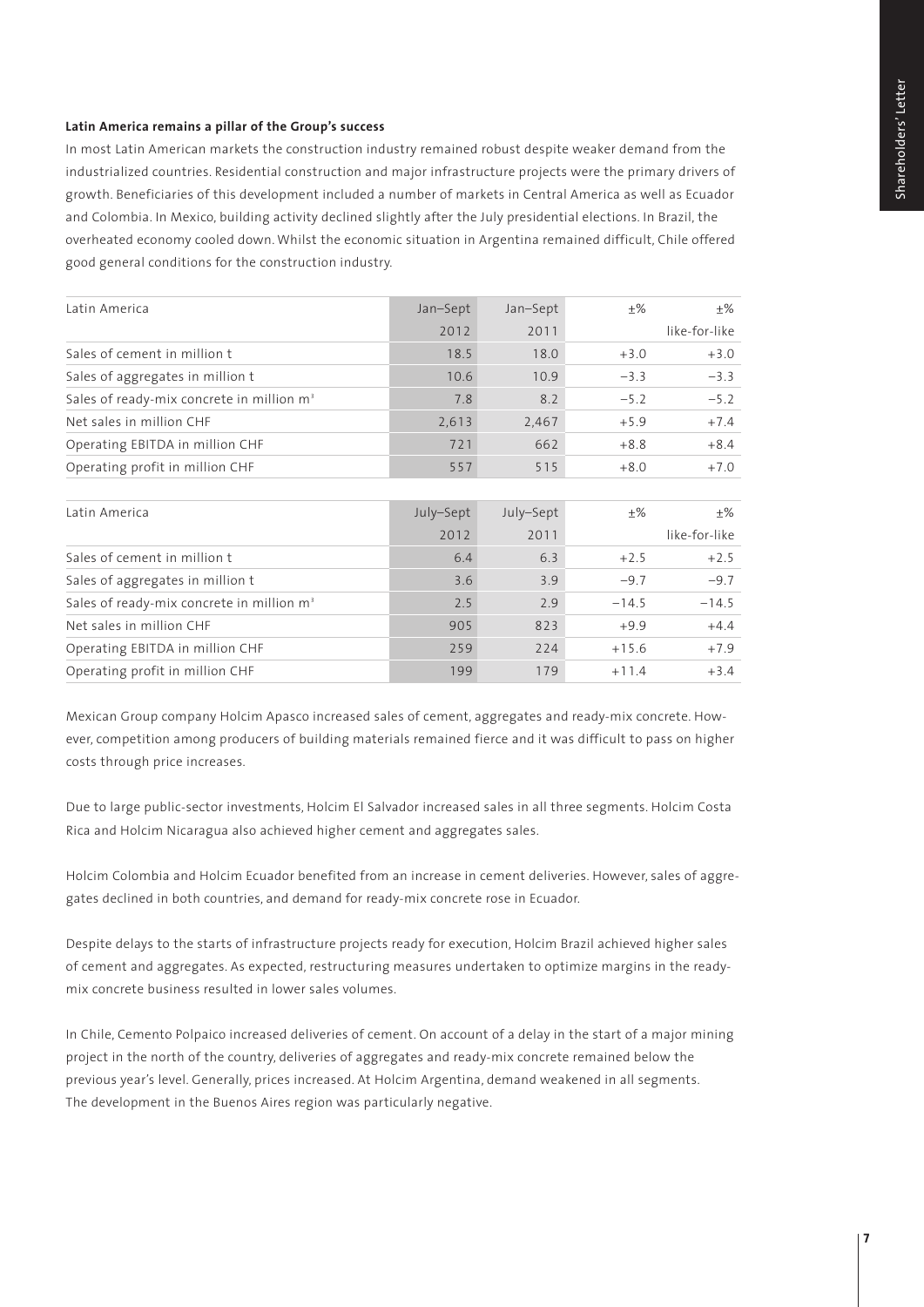Cement deliveries in Group region Latin America rose by 3 percent to 18.5 million tonnes. Shipments of aggregates decreased by 3.3 percent to 10.6 million tonnes, and deliveries of ready-mix concrete declined by 5.2 percent to 7.8 million cubic meters.

Despite higher input costs in some countries, operating EBITDA for Group region Latin America increased by 8.8 percent to CHF 721 million. The improvement in the operating EBITDA margin was also positive. This reflects not only volume growth in cement and partially better market prices, but also ongoing efforts to control costs. Group companies achieved substantially better operating results than in the previous year in Ecuador, Colombia, El Salvador and Chile. Brazil, Mexico and Argentina failed to match the previous year's figures. Negative currency effects impacted the results of Holcim Brazil in particular. The Group region recorded internal operating EBITDA growth of 8.4 percent.

#### **Debt crisis impacts Europe's economy**

In the member states of the European Union the debt crisis and austerity budgets precluded economic recovery. Business activity declined across practically all economic sectors. Financial bottlenecks in both the public and private sectors constrained construction activity in many places. The recession hit countries in the south and east of the continent particularly hard, where demand for building materials decreased in all countries. Economic activity developed positively in Russia and Azerbaijan.

| Europe                                                | Jan-Sept  | Jan-Sept  | $\pm\%$ | $\pm\%$       |
|-------------------------------------------------------|-----------|-----------|---------|---------------|
|                                                       | 2012      | 2011      |         | like-for-like |
| Sales of cement in million t                          | 20.1      | 20.6      | $-2.3$  | $-4.6$        |
| Sales of aggregates in million t                      | 56.2      | 63.6      | $-11.7$ | $-12.4$       |
| Sales of ready-mix concrete in million m <sup>3</sup> | 11.1      | 12.2      | $-8.7$  | $-8.8$        |
| Sales of asphalt in million t                         | 3.5       | 4.2       | $-16.6$ | $-16.6$       |
| Net sales in million CHF                              | 4,434     | 4,691     | $-5.5$  | $-5.2$        |
| Operating EBITDA in million CHF                       | 577       | 707       | $-18.4$ | $-18.2$       |
| Operating profit in million CHF                       | 159       | 295       | $-45.9$ | $-42.9$       |
|                                                       |           |           |         |               |
| Europe                                                | July-Sept | July-Sept | $\pm\%$ | $\pm\%$       |
|                                                       | 2012      | 2011      |         | like-for-like |
| Sales of cement in million t                          | 7.8       | 7.8       | $+0.7$  | $-1.8$        |
| Sales of aggregates in million t                      | 21.0      | 22.4      | $-6.0$  | $-6.8$        |
| Sales of ready-mix concrete in million m <sup>3</sup> | 4.1       | 4.2       | $-3.5$  | $-3.8$        |
| Sales of asphalt in million t                         | 1.2       | 1.4       | $-10.1$ | $-10.1$       |
| Net sales in million CHF                              | 1,651     | 1,605     | $+2.9$  | $-2.6$        |
| Operating EBITDA in million CHF                       | 295       | 329       | $-10.3$ | $-12.3$       |
| Operating profit in million CHF                       | 134       | 188       | $-28.8$ | $-26.6$       |

Aggregate Industries UK could not escape the negative market development. The public sector does not have the means to finance major projects now that the London Olympic Games have finished. Deliveries of aggregates, ready-mix concrete and concrete products declined, and due to the lack of road maintenance work shipments of asphalt were also reduced.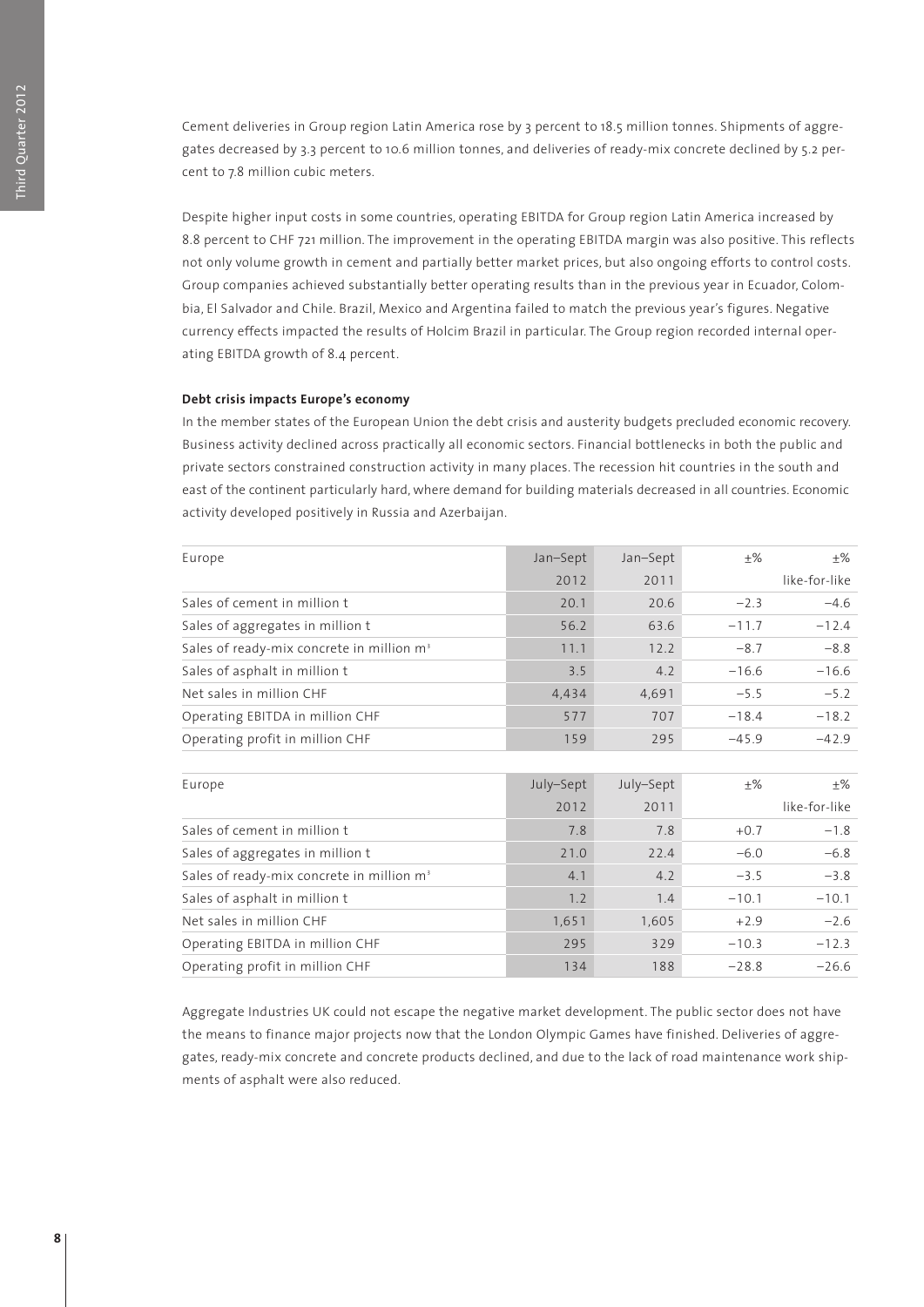In Belgium, activity in the construction industry weakened. In the Netherlands, the construction sector has been severely hit by uncertainties about new fiscal measures to be taken by the government to consolidate the federal budget. Hence, Holcim Belgium, present in both countries, reported lower sales volumes in all segments. In France, residential and commercial construction declined strongly, whereas the slowdown in infrastructure projects was less pronounced. The Group company felt the mounting price pressure, and shipments decreased further.

The market situation in Spain was particularly difficult. However, Holcim Spain was more or less able to maintain sales of cement and clinker due to exports. On the other hand, the ready-mix concrete and aggregates businesses fell sharply. In Italy, activity in the building sector remained muted and Holcim Italy reported lower sales.

The German economy grew slowly. Holcim Germany sold less cement, but more aggregates and ready-mix concrete. Whereas selling prices for cement were below the level of the previous year, those for aggregates were slightly above. The sister company in Southern Germany recorded a decrease in sales in the cement and aggregates segments. By contrast, the company achieved stable sales of ready-mix concrete. Due to increasing imports, Holcim Switzerland sold smaller quantities in all segments and prices remained under pressure.

In Eastern and Southeastern Europe the construction sector was impacted by the low level of public and private investment. Government spending on infrastructure projects decreased in all countries. However, the integration of VSH in Slovakia supported cement deliveries in Eastern Europe. Sales of aggregates rose in Romania. The Group companies in Romania, Croatia and the Czech Republic increased sales of ready-mix concrete. Bulgaria was hit particularly hard by the difficult market situation. The local Group company reported marked declines in sales volumes in all segments. Due to the difficult market situation in Hungary, the company has decided to close the Lábatlan plant in 2013 and to significantly restructure the ready-mix concrete and aggregates business. The related costs were booked in the third quarter.

The situation of the construction industry in Russia and Azerbaijan was very different: solid economic growth drove demand for cement in both markets and sales volumes rose significantly, driven by the infrastructure and residential sectors. Furthermore, price increases could be implemented in Russia. Holcim has decided to modernize the Volsk plant in the Volga region with a new kiln line which will go on stream in the third quarter of 2016. Together with the new Shurovo plant, Holcim is targeting market leadership in the Moscow area and Volga region, which are accounting for approximately 50 percent of the Russian cement consumption.

Cement shipments in Group region Europe decreased by 2.3 percent to 20.1 million tonnes in the first nine months of 2012. However, deliveries remained stable in the third quarter. Shipments of aggregates fell by 11.7 percent to 56.2 million tonnes, while deliveries of ready-mix concrete declined by 8.7 percent to 11.1 million cubic meters. Asphalt sales declined by 16.6 percent to 3.5 million tonnes.

Including restructuring measures totaling CHF 47 million as part of the Holcim Leadership Journey in Spain, Hungary and UK, consolidated operating EBITDA decreased 18.4 percent to CHF 577 million. At operating profit level the related costs amounted to CHF 76 million. Above all, the performance of Holcim Switzerland, Aggregate Industries UK and Holcim France was weaker compared to the previous year. The Group companies in Azerbaijan and Russia achieved significantly better operating results. Sales of CO2 emission certificates in the EU amounted to CHF 22 million (9 months 2011: 11). Internal operating EBITDA development was –18.2 percent.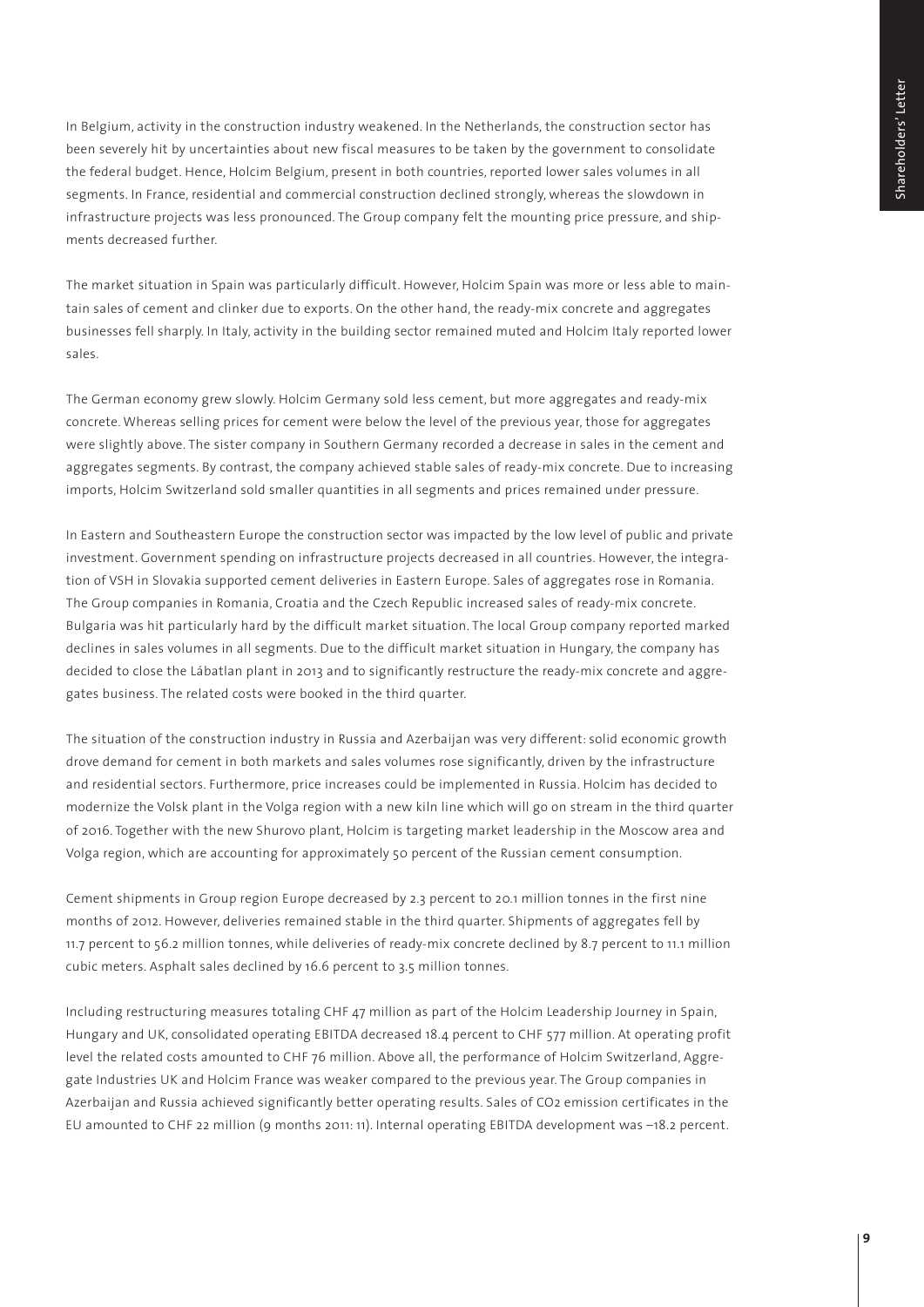#### **Higher sales of cement and ready-mix concrete in North America**

In North America, the economy continued to expand at a moderate pace. Development in the US construction sector differed considerably from region to region. In the northern states, where Holcim has a strong market presence, demand for residential and commercial real estate increased slightly. In Canada, investment activity remained lively. Growth in residential and commercial construction held up particularly well; in major business centers demand for office space exceeded supply.

| North America                                         | Jan-Sept | Jan-Sept | ±%       | $\pm\%$       |
|-------------------------------------------------------|----------|----------|----------|---------------|
|                                                       | 2012     | 2011     |          | like-for-like |
| Sales of cement in million t                          | 8.9      | 8.5      | $+4.2$   | $+4.2$        |
| Sales of aggregates in million t                      | 30.6     | 31.9     | $-4.2$   | $-6.9$        |
| Sales of ready-mix concrete in million m <sup>3</sup> | 6.0      | 5.1      | $+17.8$  | $+10.5$       |
| Sales of asphalt in million t                         | 3.1      | 3.5      | $-10.5$  | $-10.5$       |
| Net sales in million CHF                              | 2,394    | 2,151    | $+11.3$  | $+3.7$        |
| Operating EBITDA in million CHF                       | 348      | 264      | $+32.0$  | $+25.2$       |
| Operating profit in million CHF                       | 110      | 30       | $+271.5$ | $+278.9$      |
|                                                       |          |          |          |               |

| North America                                         | July-Sept | July-Sept | $+$ %   | $+$ %         |
|-------------------------------------------------------|-----------|-----------|---------|---------------|
|                                                       | 2012      | 2011      |         | like-for-like |
| Sales of cement in million t                          | 3.5       | 3.5       | $-2.1$  | $-2.1$        |
| Sales of aggregates in million t                      | 12.6      | 14.4      | $-12.7$ | $-13.7$       |
| Sales of ready-mix concrete in million m <sup>3</sup> | 2.4       | 2.2       | $+7.1$  | $+4.8$        |
| Sales of asphalt in million t                         | 1.7       | 1.9       | $-11.5$ | $-11.5$       |
| Net sales in million CHF                              | 1,051     | 962       | $+9.2$  | $-2.2$        |
| Operating EBITDA in million CHF                       | 211       | 172       | $+22.9$ | $+13.0$       |
| Operating profit in million CHF                       | 126       | 93        | $+36.2$ | $+30.3$       |

Holcim US sold substantially more cement, particularly in Texas and Oklahoma. The recovery in residential construction in North and South Dakota, Nebraska, Iowa, and Vermont supported higher Group company sales. Overall, it was also possible to achieve better prices.

Aggregate Industries US increased sales of ready-mix concrete. Shipments of aggregates remained below the previous year's level. The Group company benefited from a more stable housing market and some infrastructure projects. Sales of asphalt continued to decline.

Holcim Canada sold more cement and ready-mix concrete, partly thanks to favorable weather conditions for construction. Due to delays in projects, sales of aggregates decreased. Sales of asphalt remained stable. Growing competition in Ontario and Quebec was reflected in increased pressure on prices.

Cement deliveries in Group region North America grew by 4.2 percent to 8.9 million tonnes. Sales of ready-mix concrete increased by 17.8 percent to 6 million cubic meters. By contrast, sales of aggregates decreased by 4.2 percent to 30.6 million tonnes. Asphalt sales declined by 10.5 percent to 3.1 million tonnes.

Operating EBITDA for Group region North America improved by 32 percent to CHF 348 million. The operating results of Holcim US and Holcim Canada improved strongly; Aggregate Industries US also posted better financial results. Aside from increases in sales volumes, the reasons for the improvement in margin included lower energy costs and better prices. Group region North America achieved internal operating EBITDA growth of 25.2 percent.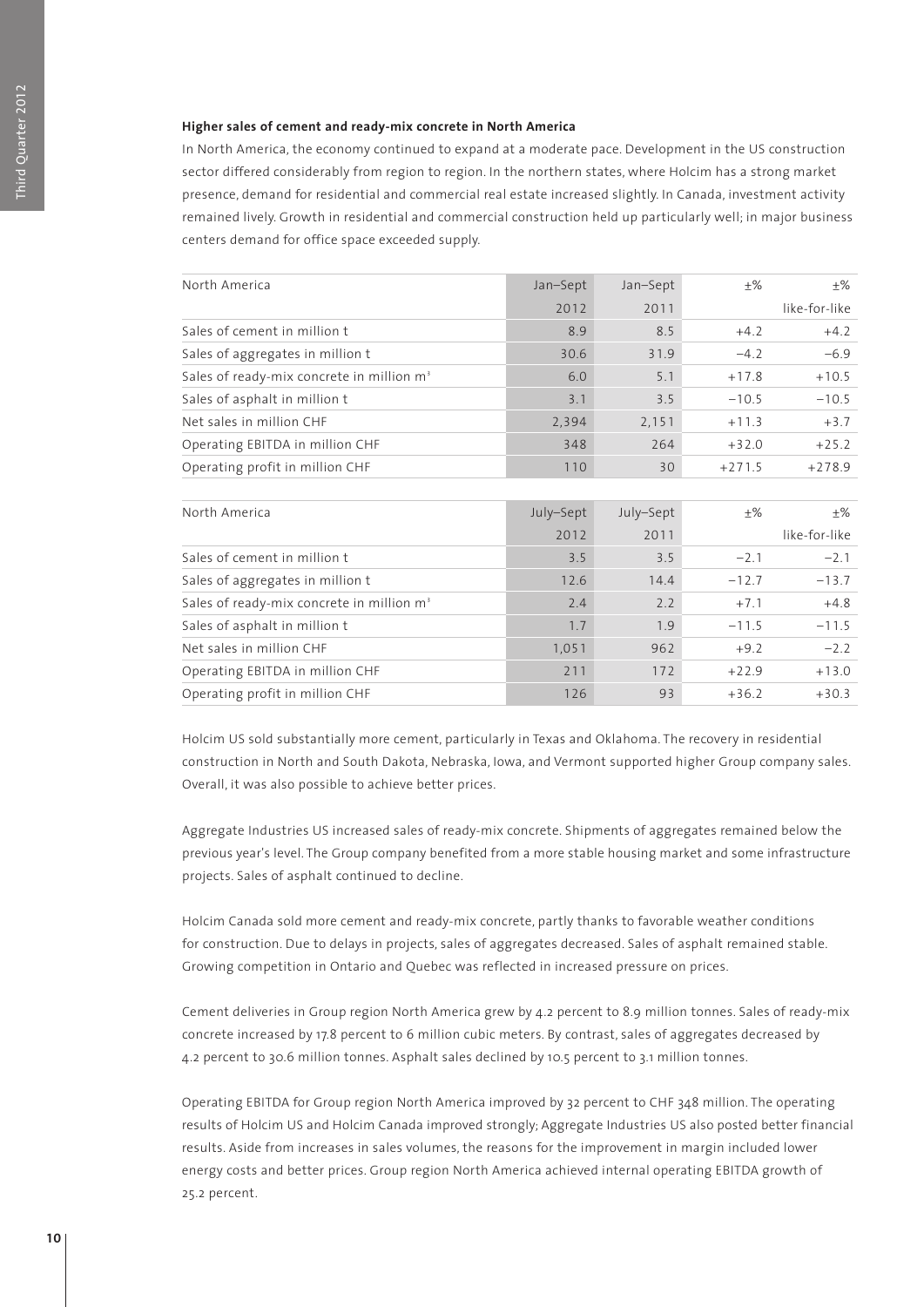#### **Lack of activity in Africa Middle East**

Over the course of the year, the situation in the Moroccan construction industry deteriorated. Demand for building materials was driven primarily by social housing, and to a lesser extent by infrastructure projects. The conflict and turmoil in Syria impacted business activity in Lebanon, in particular in the north of the country. The markets in the Indian Ocean region were stable for the most part, and in the sales areas of West Africa developments were predominantly positive.

| Africa Middle East                                    | Jan-Sept | Jan-Sept | $+$ %  | $+$ %         |
|-------------------------------------------------------|----------|----------|--------|---------------|
|                                                       | 2012     | 2011     |        | like-for-like |
| Sales of cement in million t                          | 6.4      | 6.5      | $-0.9$ | $-0.9$        |
| Sales of aggregates in million t                      | 1.8      | 1.7      | $+6.0$ | $+6.0$        |
| Sales of ready-mix concrete in million m <sup>3</sup> | 0.9      | 0.8      | $+1.4$ | $+1.4$        |
| Net sales in million CHF                              | 726      | 706      | $+2.9$ | $+2.4$        |
| Operating EBITDA in million CHF                       | 221      | 237      | $-7.1$ | $-7.4$        |
| Operating profit in million CHF                       | 184      | 201      | $-8.9$ | $-9.2$        |

| Africa Middle East                                    | July-Sept | July-Sept | $+$ %   | $+$ %         |
|-------------------------------------------------------|-----------|-----------|---------|---------------|
|                                                       | 2012      | 2011      |         | like-for-like |
| Sales of cement in million t                          | 1.9       | 2.1       | $-8.4$  | $-8.4$        |
| Sales of aggregates in million t                      | 0.7       | 0.6       | $+13.1$ | $+13.1$       |
| Sales of ready-mix concrete in million m <sup>3</sup> | 0.3       | 0.3       | $+0.4$  | $+0.4$        |
| Net sales in million CHF                              | 228       | 223       | $+2.3$  | $-47$         |
| Operating EBITDA in million CHF                       | 60        | 69        | $-12.4$ | $-19.5$       |
| Operating profit in million CHF                       | 48        | 58        | $-16.9$ | $-239$        |

In all segments, delivery volumes of Holcim Morocco almost reached the level of the previous year. Due to apparent market saturation, prices weakened slightly. Holcim Lebanon also sold less cement. However, sales of ready-mix concrete increased slightly. The Group company benefited from construction projects in the Beirut area in particular.

Overall, the Group companies in the Indian Ocean region recorded slightly lower sales of cement and ready-mix concrete. On La Réunion, deliveries of aggregates increased.

In West Africa and the Arabian Gulf local grinding stations increased their deliveries of cement. The Holcim operation in the Ivory Coast achieved the strongest growth.

Consolidated cement sales decreased by 0.9 percent to 6.4 million tonnes in Africa Middle East. Deliveries of aggregates increased by 6 percent to 1.8 million tonnes. Sales of ready-mix concrete rose by 1.4 percent to 0.9 million cubic meters.

Operating EBITDA in Africa Middle East declined by 7.1 percent to CHF 221 million. This reduction can be attributed largely to adverse market conditions and higher production costs in Lebanon. The Group companies in Morocco and West Africa maintained the results of the previous year. Internal operating EBITDA development was –7.4 percent.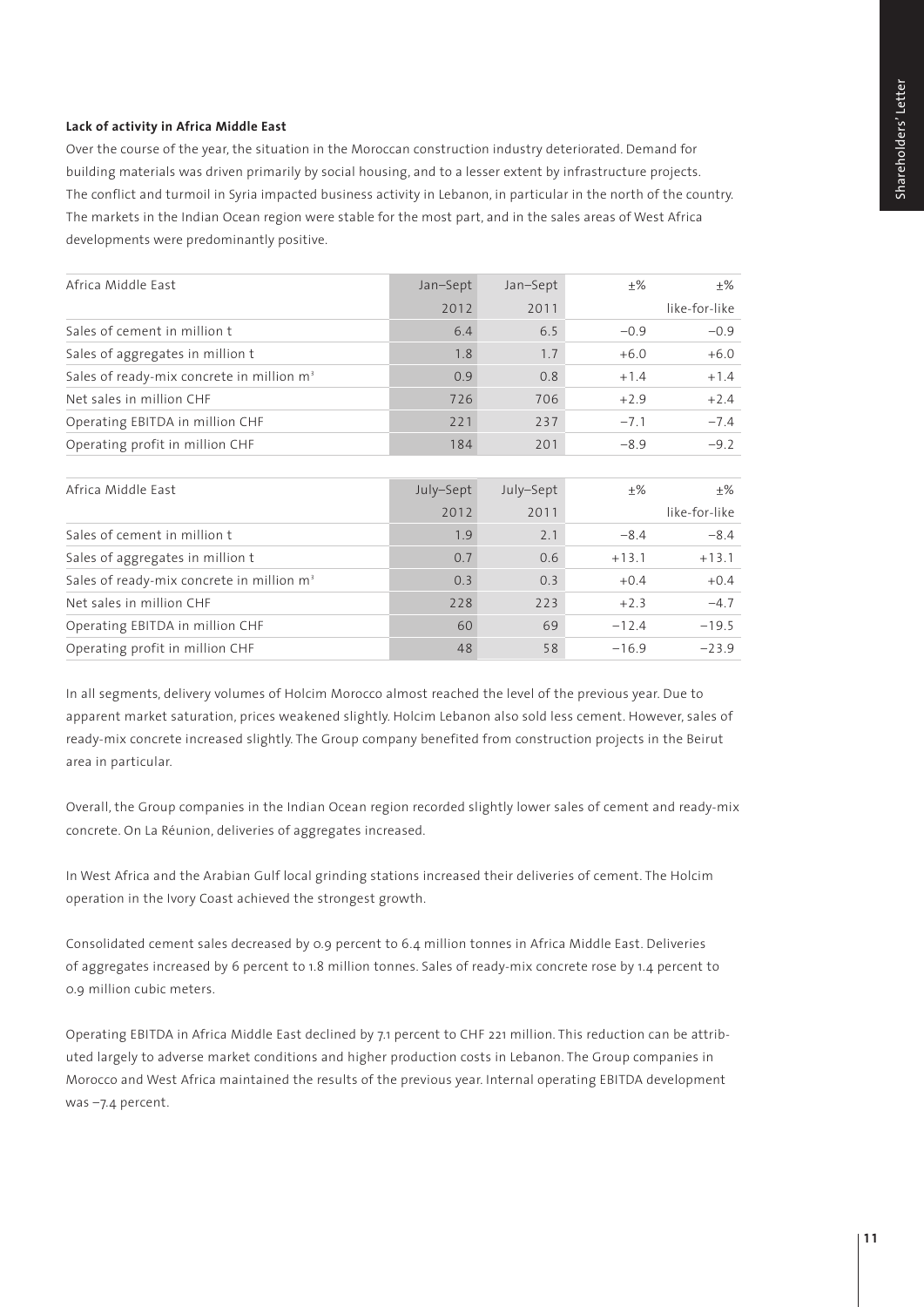#### **Outlook 2012**

Holcim expects demand for building materials to rise in emerging markets in 2012 in Asia and Latin America, as well as in Russia and Azerbaijan. In North America, cement volumes will also increase. In Europe however, sales volumes are expected to decrease in all segments.

In any case, Holcim will accord cost management the closest attention, and pass on inflation-induced cost increases. Holcim's approach to new investments will be cautious.

Holcim expects the Group to achieve organic growth in 2012 on the level of operating EBITDA, and additionally to reap the first positive effects of the Holcim Leadership Journey this year.

Rolf Soiron **Bernard Fontana** Chairman of the Board of Directors Chief Executive Officer

For law

November 7, 2012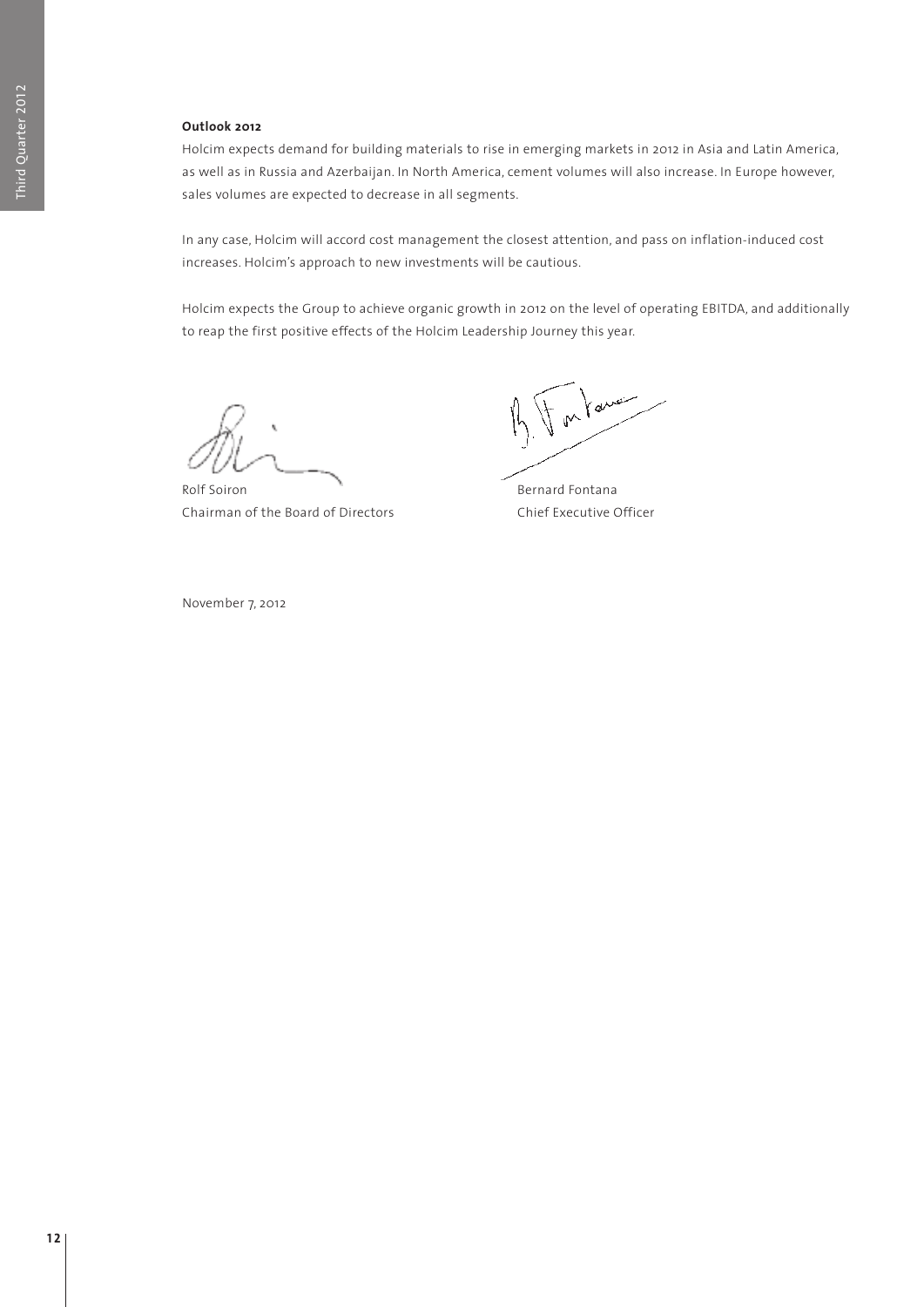#### **Consolidated statement of income of Group Holcim**

| <b>Million CHF</b>                | <b>Notes</b> | Jan-Sept  | Jan-Sept       | July-Sept | July-Sept      |  |
|-----------------------------------|--------------|-----------|----------------|-----------|----------------|--|
|                                   |              | 2012      | 2011           | 2012      | 2011           |  |
|                                   |              | Unaudited | Unaudited      | Unaudited | Unaudited      |  |
| Net sales                         | 6            | 16,198    | 15,461         | 5,841     | 5,318          |  |
| Production cost of goods sold     |              | (9, 148)  | (8,827)        | (3, 282)  | (3,036)        |  |
| <b>Gross profit</b>               |              | 7,050     | 6,633          | 2,559     | 2,282          |  |
| Distribution and selling expenses |              | (4,097)   | (3,874)        | (1, 431)  | (1, 291)       |  |
| Administration expenses           |              | (1,074)   | (1,007)        | (366)     | (323)          |  |
| <b>Operating profit</b>           |              | 1,879     | 1,753          | 762       | 669            |  |
| Other income                      | 8            | 20        | $\overline{3}$ | 7         | $\overline{4}$ |  |
| Share of profit of associates     |              | 73        | 104            | 28        | 24             |  |
| Financial income                  | 9            | 189       | 161            | 100       | 85             |  |
| <b>Financial expenses</b>         | 10           | (572)     | (606)          | (194)     | (196)          |  |
| Net income before taxes           |              | 1,590     | 1,416          | 703       | 585            |  |
| Income taxes                      |              | (482)     | (412)          | (219)     | (166)          |  |
| Net income                        |              | 1,108     | 1,004          | 484       | 418            |  |
|                                   |              |           |                |           |                |  |
| Attributable to:                  |              |           |                |           |                |  |
| Shareholders of Holcim Ltd        |              | 783       | 713            | 394       | 356            |  |
| Non-controlling interest          |              | 325       | 291            | 90        | 62             |  |
|                                   |              |           |                |           |                |  |
| Earnings per share in CHF         |              |           |                |           |                |  |
| Earnings per share                |              | 2.42      | 2.23           | 1.21      | 1.11           |  |
| Fully diluted earnings per share  |              | 2.42      | 2.23           | 1.21      | 1.11           |  |

| <b>Million CHF</b> |     |       |       |       |       |
|--------------------|-----|-------|-------|-------|-------|
| Operating EBITDA   | 4,7 | 3,147 | 2,971 | 1,214 | 1,074 |
| EBITDA             |     | 3,340 | 3,167 | 1,317 | 1,161 |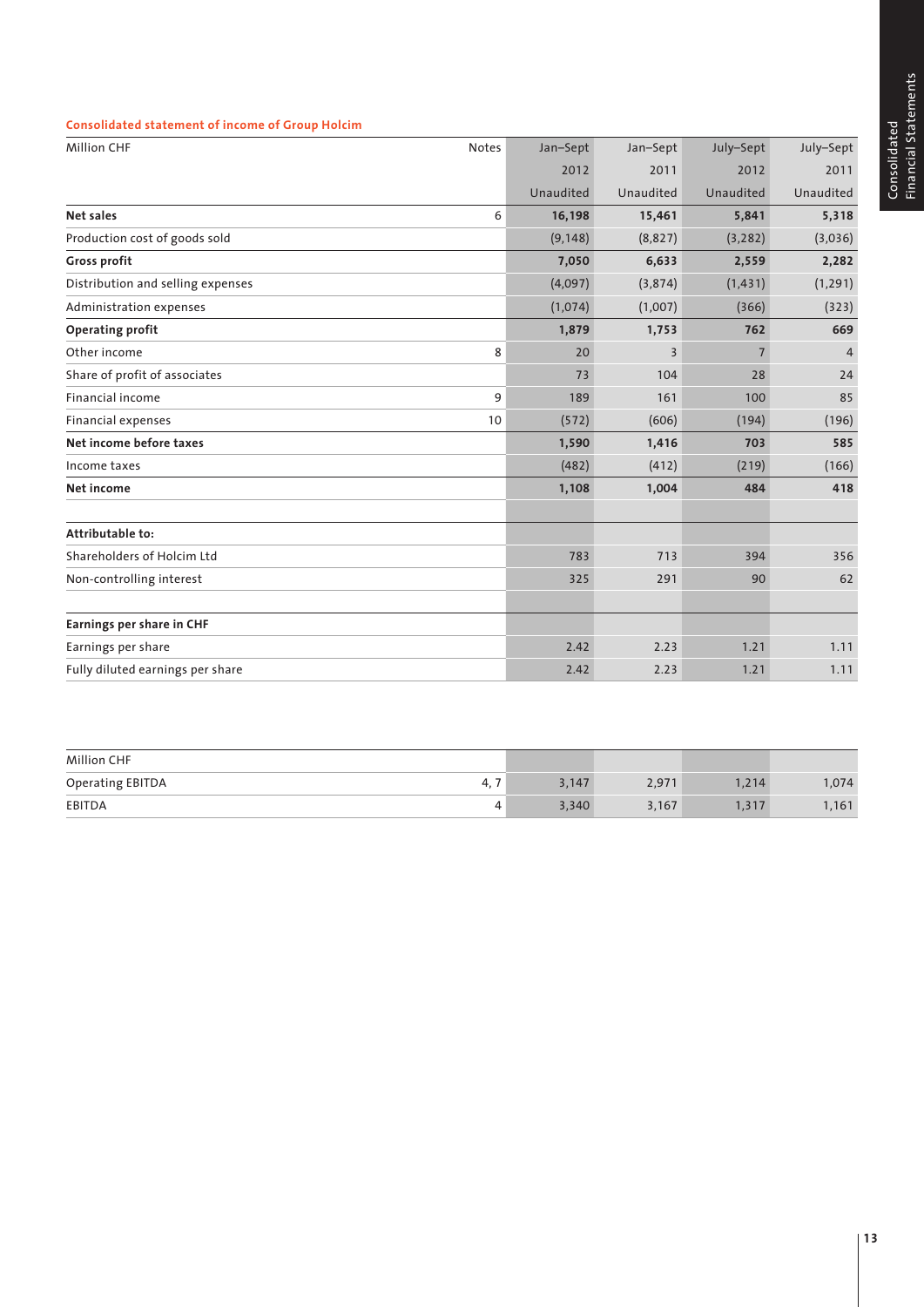#### **Consolidated statement of comprehensive earnings of Group Holcim**

| <b>Million CHF</b>                     | <b>Notes</b> | Jan-Sept     | Jan-Sept       | July-Sept    | July-Sept      |  |
|----------------------------------------|--------------|--------------|----------------|--------------|----------------|--|
|                                        |              | 2012         | 2011           | 2012         | 2011           |  |
|                                        |              | Unaudited    | Unaudited      | Unaudited    | Unaudited      |  |
| <b>Net income</b>                      |              | 1,108        | 1,004          | 484          | 418            |  |
|                                        |              |              |                |              |                |  |
| Other comprehensive earnings           |              |              |                |              |                |  |
| Currency translation effects           |              |              |                |              |                |  |
| - Exchange differences on translation  |              | 93           | (1,693)        | 242          | 299            |  |
| - Realized through statement of income | 9            | 6            | 10             | 6            | 10             |  |
| - Tax effect                           |              | 16           | $\overline{2}$ | (4)          | $\overline{4}$ |  |
| Available-for-sale financial assets    |              |              |                |              |                |  |
| - Change in fair value                 |              |              | (4)            |              |                |  |
| - Realized through statement of income | 9            | (63)         | (64)           | (63)         | (64)           |  |
| - Tax effect                           |              |              |                |              |                |  |
| Cash flow hedges                       |              |              |                |              |                |  |
| - Change in fair value                 |              | (16)         | (3)            | (12)         |                |  |
| - Realized through statement of income |              |              |                |              |                |  |
| - Tax effect                           |              |              | (1)            |              | (1)            |  |
| Net investment hedges in subsidiaries  |              |              |                |              |                |  |
| - Change in fair value                 |              | $\mathbf{1}$ | (1)            | $\mathbf{1}$ | $\mathbf{1}$   |  |
| - Realized through statement of income |              |              |                |              |                |  |
| - Tax effect                           |              |              |                |              |                |  |
| Total other comprehensive earnings     |              | 37           | (1, 754)       | 171          | 249            |  |
|                                        |              |              |                |              |                |  |
| <b>Total comprehensive earnings</b>    |              | 1,145        | (750)          | 655          | 667            |  |
|                                        |              |              |                |              |                |  |
| Attributable to:                       |              |              |                |              |                |  |
| Shareholders of Holcim Ltd             |              | 806          | (752)          | 486          | 592            |  |
| Non-controlling interest               |              | 339          | $\overline{2}$ | 169          | 75             |  |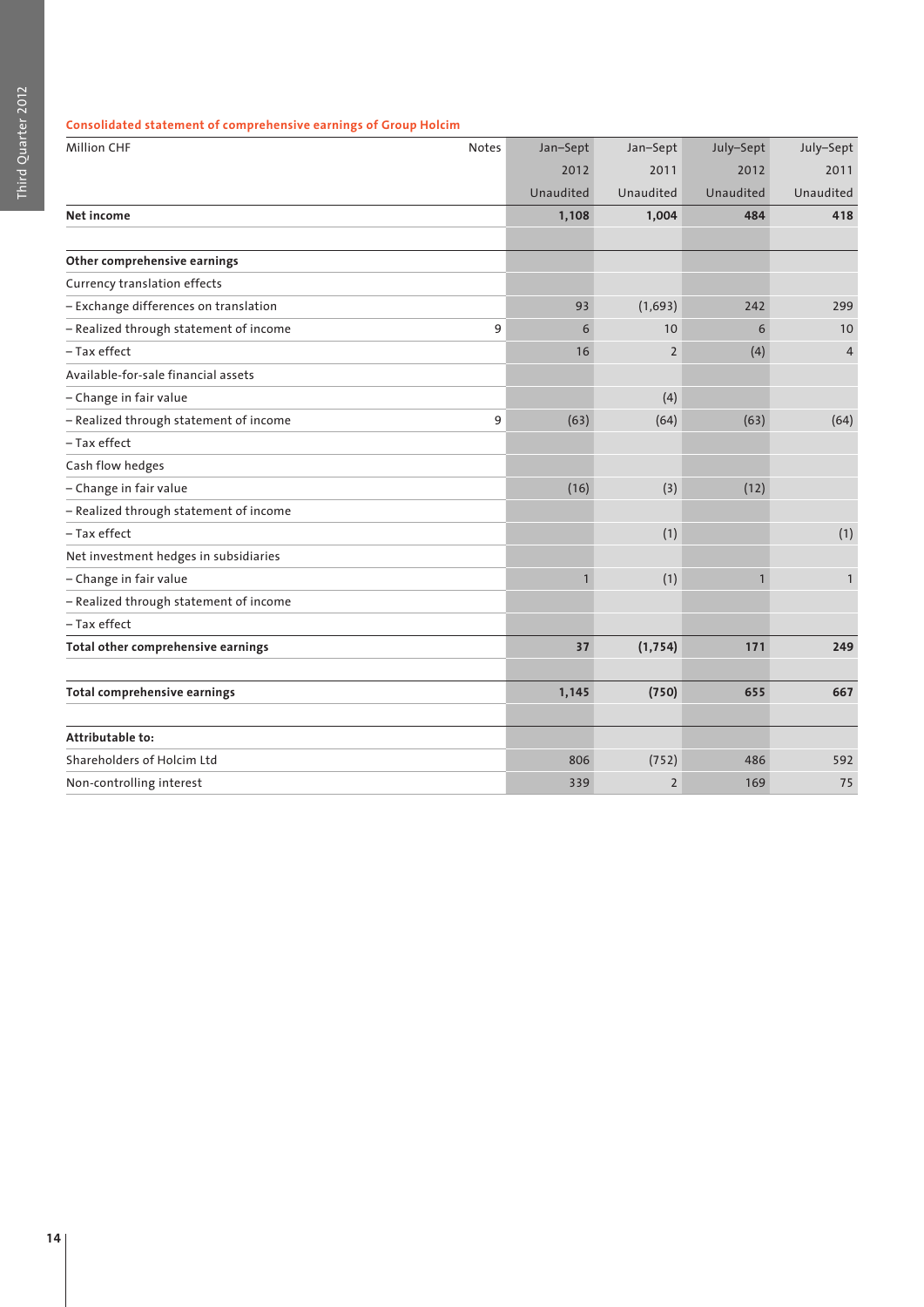#### **Consolidated statement of financial position of Group Holcim**

| <b>Million CHF</b><br>Notes                             | 30.9.2012    | 31.12.2011 | 30.9.2011 |
|---------------------------------------------------------|--------------|------------|-----------|
|                                                         | Unaudited    | Audited    | Unaudited |
| Cash and cash equivalents                               | 2,841        | 2,946      | 3,071     |
| Marketable securities                                   | $\mathbf{1}$ | 4          | 22        |
| Accounts receivable                                     | 3,429        | 2,719      | 3,212     |
| Inventories                                             | 2,284        | 2,086      | 2,162     |
| Prepaid expenses and other current assets               | 446          | 382        | 425       |
| Assets classified as held for sale                      | 5            | 16         | 18        |
| <b>Total current assets</b>                             | 9,005        | 8,154      | 8,910     |
| Long-term financial assets                              | 530          | 561        | 772       |
| Investments in associates                               | 1,416        | 1,425      | 1,339     |
| Property, plant and equipment                           | 22,738       | 22,933     | 22,017    |
| Intangible assets                                       | 8,501        | 8,453      | 8,480     |
| Deferred tax assets                                     | 358          | 490        | 448       |
| Other long-term assets                                  | 501          | 539        | 500       |
| <b>Total long-term assets</b>                           | 34,045       | 34,400     | 33,557    |
| <b>Total assets</b>                                     | 43,050       | 42,554     | 42,467    |
|                                                         |              |            |           |
| Trade accounts payable                                  | 2,085        | 2,547      | 1,988     |
| <b>Current financial liabilities</b>                    | 3,772        | 2,820      | 3,584     |
| Current income tax liabilities                          | 436          | 418        | 447       |
| Other current liabilities                               | 1,960        | 1,667      | 1,732     |
| Short-term provisions                                   | 262          | 242        | 237       |
| <b>Total current liabilities</b>                        | 8,515        | 7,695      | 7,988     |
| Long-term financial liabilities<br>11                   | 10,648       | 11,675     | 11,614    |
| Defined benefit obligations                             | 282          | 285        | 293       |
| Deferred tax liabilities                                | 1,855        | 2,061      | 2,028     |
| Long-term provisions                                    | 1,180        | 1,181      | 1,119     |
| <b>Total long-term liabilities</b>                      | 13,964       | 15,202     | 15,054    |
| <b>Total liabilities</b>                                | 22,480       | 22,897     | 23,042    |
|                                                         |              |            |           |
| Share capital                                           | 654          | 654        | 654       |
| Capital surplus                                         | 8,569        | 8,894      | 8,892     |
| 12<br>Treasury shares                                   | (116)        | (486)      | (489)     |
| Reserves                                                | 8,502        | 7,768      | 7,614     |
| Total equity attributable to shareholders of Holcim Ltd | 17,609       | 16,830     | 16,671    |
| Non-controlling interest                                | 2,961        | 2,827      | 2,753     |
| Total shareholders' equity                              | 20,570       | 19,656     | 19,424    |
| Total liabilities and shareholders' equity              | 43,050       | 42,554     | 42,467    |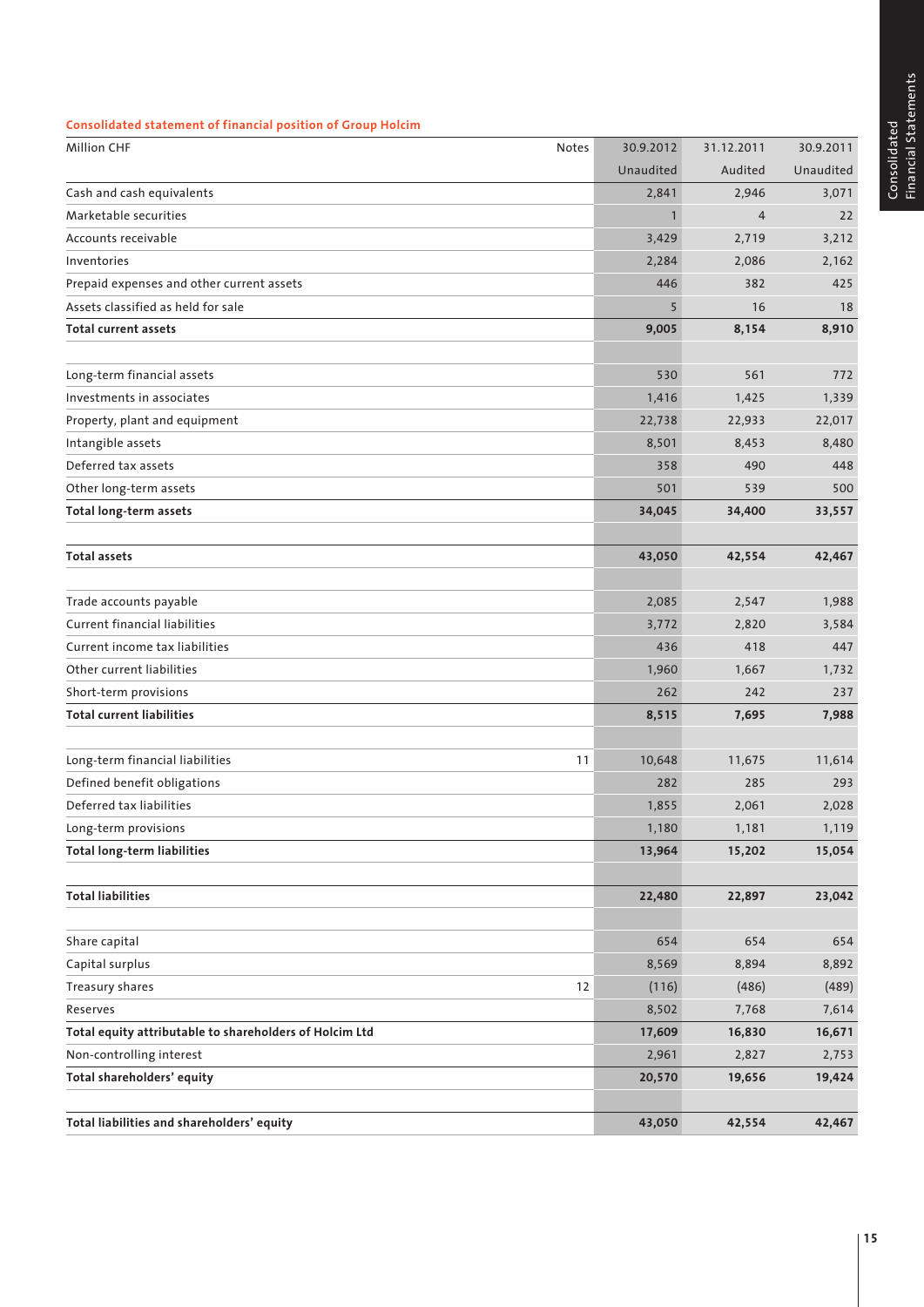#### **Consolidated statement of changes in equity of Group Holcim**

| <b>Million CHF</b> | Share   | Capital | Treasury | Retained |  |
|--------------------|---------|---------|----------|----------|--|
|                    | capital | surplus | shares   | earnings |  |
|                    |         |         |          |          |  |

| Equity as at January 1, 2012                        | 654 | 8,894          | (486) | 15,785         |
|-----------------------------------------------------|-----|----------------|-------|----------------|
| Net income                                          |     |                |       | 783            |
| Other comprehensive earnings                        |     |                |       |                |
| Total comprehensive earnings                        |     |                |       | 783            |
| Payout                                              |     | (325)          |       |                |
| Change in treasury shares                           |     |                | 341   | (48)           |
| Share-based remuneration                            |     |                | 11    |                |
| Capital paid-in by non-controlling interest         |     |                |       |                |
| Acquisition of participation in Group companies     |     |                |       |                |
| Change in participation in existing Group companies |     |                | 18    | (25)           |
| Equity as at September 30, 2012 (unaudited)         | 654 | 8,569          | (116) | 16,495         |
|                                                     |     |                |       |                |
| Equity as at January 1, 2011                        | 654 | 9,371          | (476) | 15,688         |
| Net income                                          |     |                |       | 713            |
| Other comprehensive earnings                        |     |                |       |                |
| Total comprehensive earnings                        |     |                |       | 713            |
| Payout                                              |     | (480)          |       |                |
| Change in treasury shares                           |     |                | (23)  |                |
| Share-based remuneration                            |     | $\overline{1}$ | 10    | $\overline{1}$ |
| Capital paid-in by non-controlling interest         |     |                |       |                |
| Acquisition of participation in Group companies     |     |                |       |                |
| Change in participation in existing Group companies |     |                |       | (188)          |
| Equity as at September 30, 2011 (unaudited)         | 654 | 8,892          | (489) | 16,215         |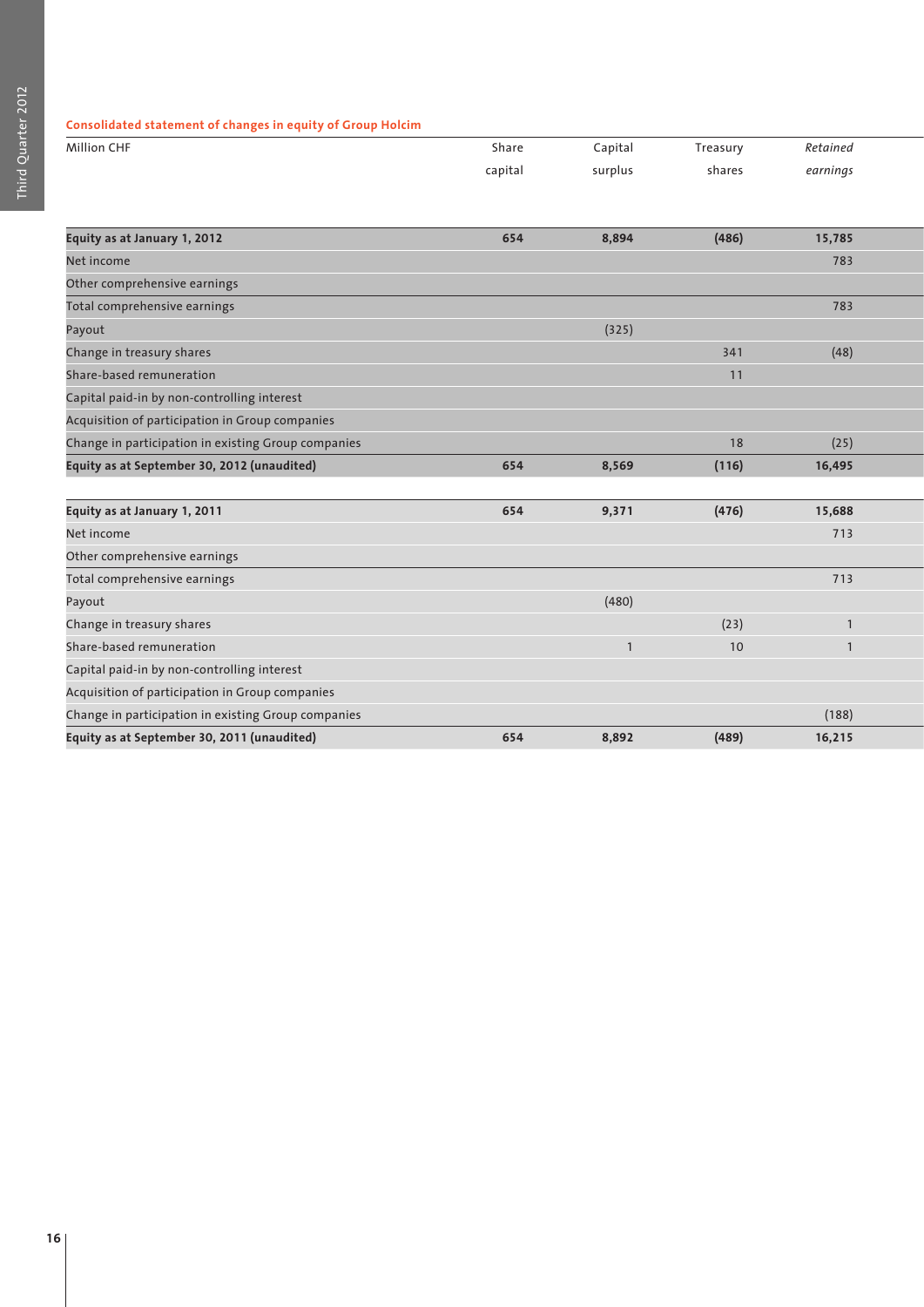Consolidated<br>Financial Statements Financial Statements Consolidated

| Total         | Non-controlling | Total equity    | Total          | Currency     | Cash flow               | Available-for-sale |
|---------------|-----------------|-----------------|----------------|--------------|-------------------------|--------------------|
| shareholders' | interest        | attributable to | reserves       | translation  | hedging                 | reserve            |
| equity        |                 | shareholders    |                | adjustments  | reserve                 |                    |
|               |                 | of Holcim Ltd   |                |              |                         |                    |
| 19,656        | 2,827           | 16,830          | 7,768          | (8, 214)     | $\overline{4}$          | 193                |
|               | 325             | 783             | 783            |              |                         |                    |
|               | 14              | 23              | 23             | 103          | (16)                    | (63)               |
|               | 339             | 806             | 806            | 103          | (16)                    | (63)               |
|               | (199)           | (325)           |                |              |                         |                    |
|               |                 | 293             | (48)           |              |                         |                    |
|               |                 | 13              | $\overline{1}$ | $\mathbf{1}$ |                         |                    |
|               | 11              |                 |                |              |                         |                    |
|               |                 |                 |                |              |                         |                    |
|               | (17)            | (7)             | (25)           |              |                         |                    |
|               | 2,961           | 17,609          | 8,502          | (8, 111)     | (12)                    | 130                |
|               |                 |                 |                |              |                         |                    |
|               | 3,020           | 18,101          | 8,552          | (7, 392)     | $\overline{7}$          | 249                |
|               | 291             | 713             | 713            |              |                         |                    |
|               | (289)           | (1, 465)        | (1, 465)       | (1, 393)     | (4)                     | (68)               |
|               | $\overline{2}$  | (752)           | (752)          | (1, 393)     | (4)                     | (68)               |
|               | (207)           | (480)           |                |              |                         |                    |
|               |                 | (22)            | $\overline{1}$ |              |                         |                    |
|               | $\overline{1}$  | $12$            |                |              |                         |                    |
|               | 23              |                 |                |              |                         |                    |
|               | 23              |                 |                |              |                         |                    |
|               | (109)           | (188)           | (188)          |              |                         |                    |
|               | 2,753           | 16,671          | 7,614          | (8, 785)     | $\overline{\mathbf{3}}$ | 181                |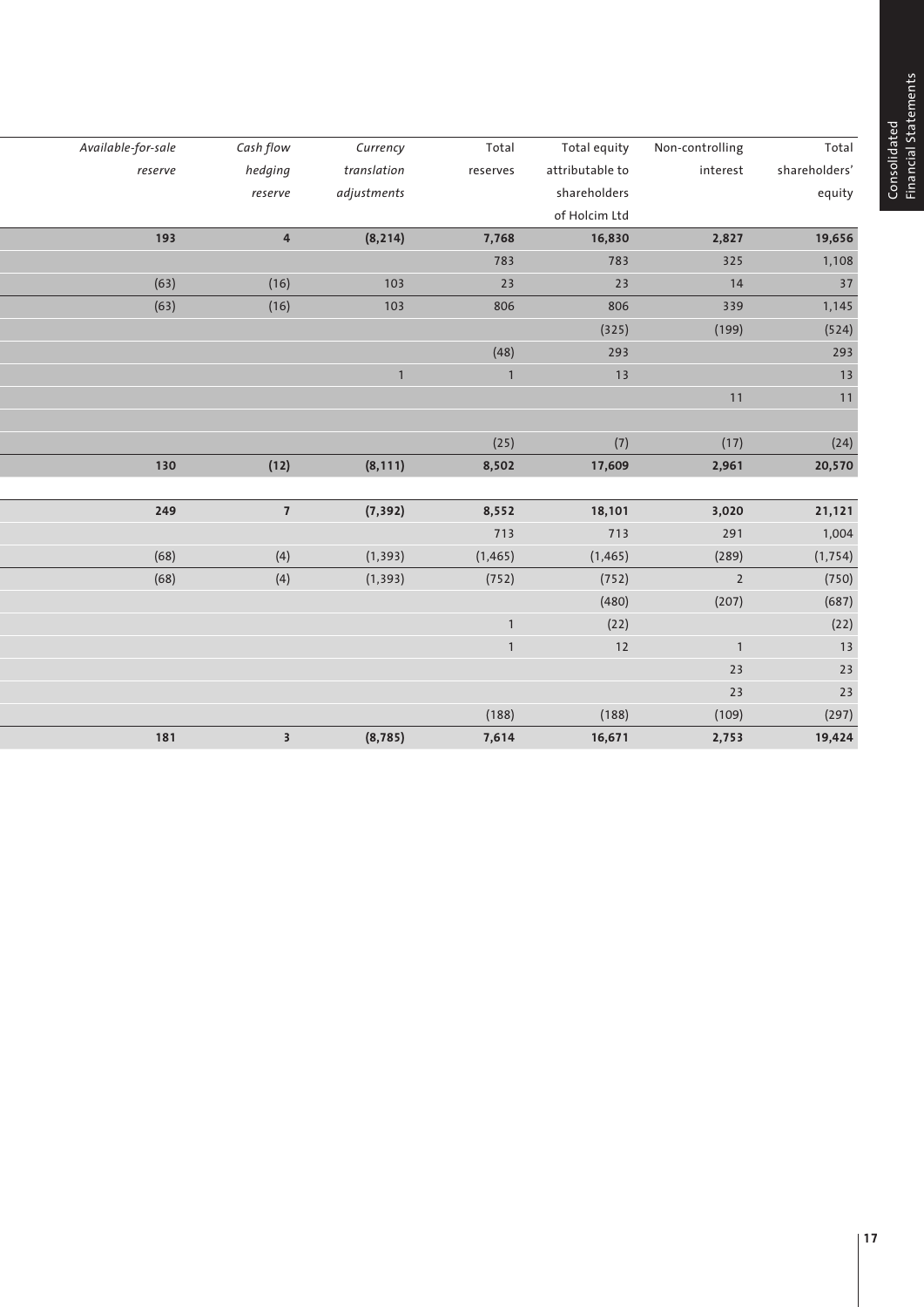#### **Consolidated statement of cash flows of Group Holcim**

| <b>Million CHF</b>                                                       | Notes | Jan-Sept     | Jan-Sept  | July-Sept    | July-Sept   |
|--------------------------------------------------------------------------|-------|--------------|-----------|--------------|-------------|
|                                                                          |       | 2012         | 2011      | 2012         | 2011        |
|                                                                          |       | Unaudited    | Unaudited | Unaudited    | Unaudited   |
| Net income before taxes                                                  |       | 1,590        | 1,416     | 703          | 585         |
| Other income                                                             | 8     | (20)         | (3)       | (7)          | (4)         |
| Share of profit of associates                                            |       | (73)         | (104)     | (28)         | (24)        |
| Financial expenses net                                                   | 9, 10 | 382          | 445       | 94           | 112         |
| <b>Operating profit</b>                                                  |       | 1,879        | 1,753     | 762          | 669         |
| Depreciation, amortization and impairment of operating assets            |       | 1,268        | 1,218     | 452          | 405         |
| Other non-cash items                                                     |       | 234          | 178       | 74           | 60          |
| Change in net working capital                                            |       | (1, 415)     | (1, 341)  | (106)        | (39)        |
| Cash generated from operations                                           |       | 1,966        | 1,809     | 1,181        | 1,095       |
| Dividends received                                                       |       | 68           | 133       | 10           | 10          |
| Interest received                                                        |       | 118          | 92        | 38           | 32          |
| Interest paid                                                            |       | (496)        | (494)     | (147)        | (116)       |
| Income taxes paid                                                        |       | (539)        | (581)     | (183)        | (154)       |
| Other expenses                                                           |       | (10)         | (30)      | (3)          | (10)        |
| Cash flow from operating activities (A)                                  |       | 1,107        | 930       | 896          | 858         |
|                                                                          |       |              |           |              |             |
| Purchase of property, plant and equipment                                |       | (933)        | (1,075)   | (365)        | (425)       |
| Disposal of property, plant and equipment                                |       | 70           | 65        | 17           | 35          |
| Acquisition of participation in Group companies                          |       | (1)          | (25)      | (1)          | (3)         |
| Disposal of participation in Group companies                             |       | 9            | 3         | $\mathbf{1}$ | $\mathbf 0$ |
| Purchase of financial assets, intangible and other assets                |       | (115)        | (78)      | (37)         | (4)         |
| Disposal of financial assets, intangible and other assets                |       | 168          | 155       | 103          | 93          |
| Cash flow from investing activities (B)                                  |       | (802)        | (955)     | (282)        | (304)       |
|                                                                          |       |              |           |              |             |
| Dividends paid on ordinary shares                                        | 14    | (325)        | (480)     | $\mathbf{0}$ | 0           |
| Dividends paid to non-controlling interest                               |       | (210)        | (223)     | (72)         | (104)       |
| Capital paid-in by non-controlling interest                              |       | 11           | 23        | 3            | 19          |
| Movements of treasury shares                                             |       | 293          | (22)      | $\mathbf 0$  | $\mathbf 0$ |
| Proceeds from current financial liabilities                              |       | 5,649        | 4,355     | 1,090        | 1,317       |
| Repayment of current financial liabilities                               |       | (5, 293)     | (3, 759)  | (1, 331)     | (1, 442)    |
| Proceeds from long-term financial liabilities                            |       | 4,136        | 2,564     | 1,705        | 399         |
| Repayment of long-term financial liabilities                             |       | (4,687)      | (2, 512)  | (2, 188)     | (965)       |
| Increase in participation in existing Group companies                    |       | (65)         | (322)     | (9)          | (5)         |
| Decrease in participation in existing Group companies                    |       | $\mathbf{0}$ | 27        | $\mathbf{0}$ | $\mathbf 0$ |
| Cash flow from financing activities (C)                                  |       | (491)        | (349)     | (801)        | (782)       |
|                                                                          |       |              |           |              |             |
| Decrease in cash and cash equivalents (A+B+C)                            |       | (186)        | (375)     | (187)        | (227)       |
|                                                                          |       |              |           |              |             |
| Cash and cash equivalents as at the beginning of the period (net)        |       | 2,497        | 3,069     | 2,457        | 2,701       |
| Decrease in cash and cash equivalents                                    |       | (186)        | (375)     | (187)        | (227)       |
| Currency translation effects                                             |       | 11           | (154)     | 51           | 67          |
| Cash and cash equivalents as at the end of the period (net) <sup>1</sup> |       | 2,321        | 2,540     | 2,321        | 2,540       |

1 Cash and cash equivalents at the end of the period include bank overdrafts of CHF 520 million (2011: 531), disclosed in current financial liabilities.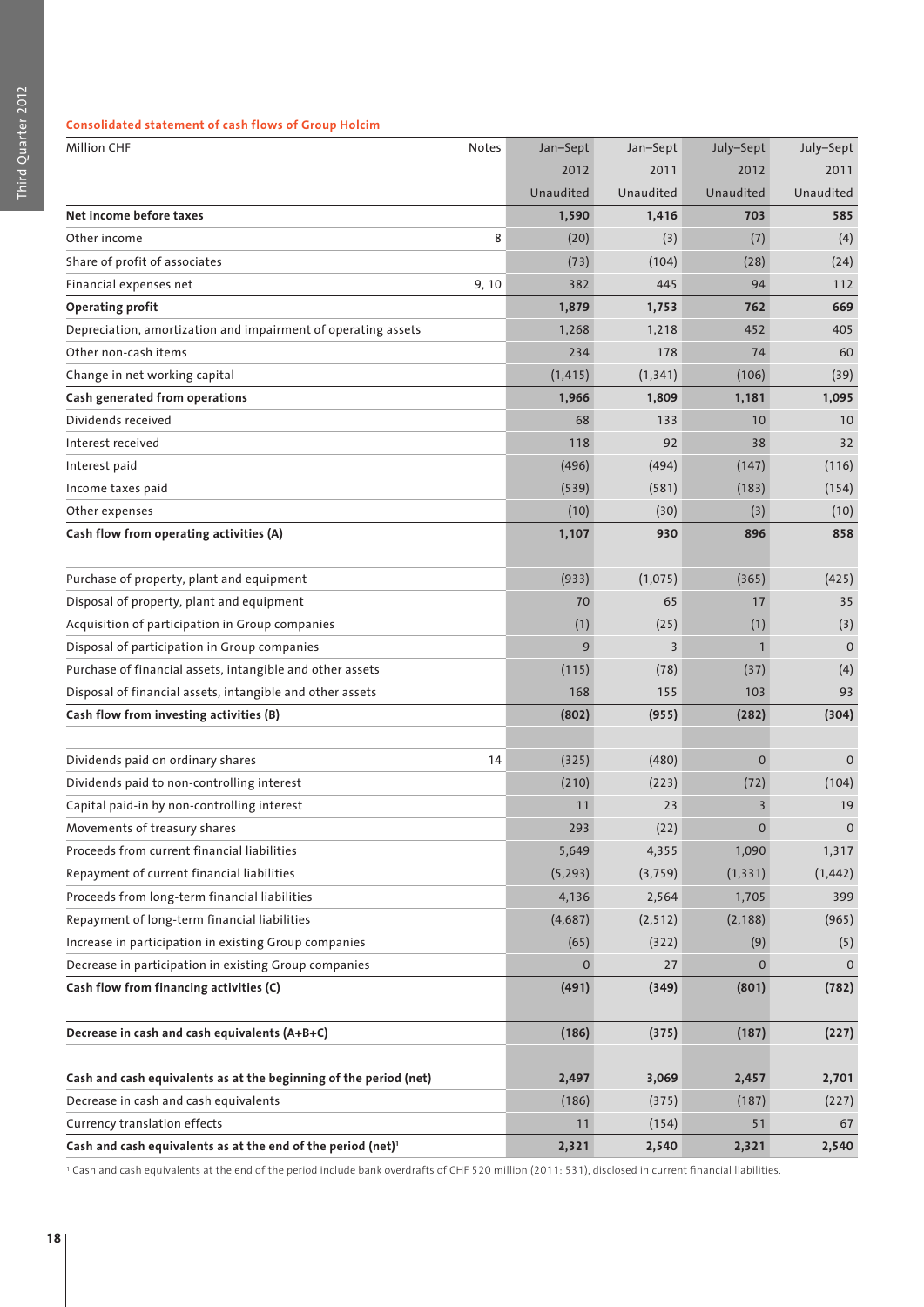#### **1 Basis of preparation**

The unaudited consolidated third quarter interim financial statements (hereafter "interim financial statements") are prepared in accordance with IAS 34 *Interim Financial Reporting.*  The accounting policies used in the preparation and presentation of the interim financial statements are consistent with those used in the consolidated financial statements for the year ended December 31, 2011 (hereafter "annual financial statements").

The interim financial statements should be read in conjunction with the annual financial statements as they provide an update of previously reported information.

Due to rounding, numbers presented throughout this report may not add up precisely to the totals provided. All ratios and variances are calculated using the underlying amount rather than the presented rounded amount.

The preparation of interim financial statements requires management to make estimates and assumptions that affect the reported amounts of revenues, expenses, assets, liabilities and disclosure of contingent liabilities at the date of the interim financial statements. If in the future such estimates and assumptions, which are based on management's best judgment at the date of the interim financial statements, deviate from the actual circumstances, the original estimates and assumptions will be modified as appropriate during the period in which the circumstances change.

#### **2 Changes in the scope of consolidation**

During the first nine months of 2012 and 2011, there were no business combinations that were either individually material or that were considered material on an aggregated basis.

#### **3 Seasonality**

Demand for cement, aggregates and other construction materials and services is seasonal because climatic conditions affect the level of activity in the construction sector.

Holcim usually experiences a reduction in sales during the first and fourth quarters reflecting the effect of the winter season in its principal markets in Europe and North America and tends to see an increase in sales in the second and third quarters reflecting the effect of the summer season. This effect can be particularly pronounced in harsh winters.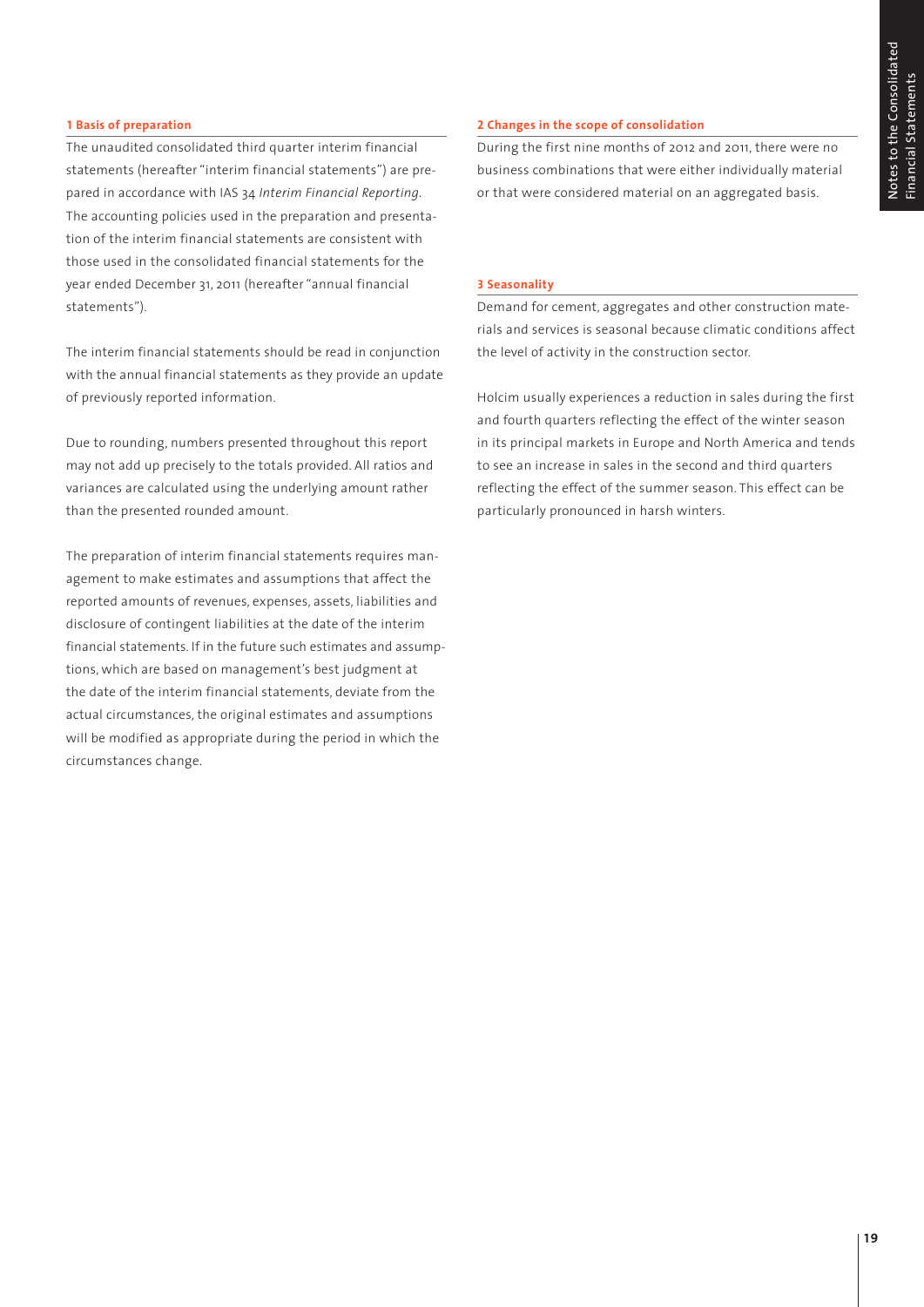#### **4 Information by reportable segment**

|                                   | Asia    |               | Latin   |       | Europe              |             | North   |       | Africa      |       | Corporate/   |       | Total                 |       |
|-----------------------------------|---------|---------------|---------|-------|---------------------|-------------|---------|-------|-------------|-------|--------------|-------|-----------------------|-------|
|                                   | Pacific |               | America |       |                     |             | America |       | Middle East |       | Eliminations |       | Group                 |       |
| January-September (unaudited)     | 2012    | 2011          | 2012    | 2011  | 2012                | 2011        | 2012    | 2011  | 2012        | 2011  | 2012         | 2011  | 2012                  | 2011  |
| Capacity and sales                |         |               |         |       |                     |             |         |       |             |       |              |       |                       |       |
| Million t                         |         |               |         |       |                     |             |         |       |             |       |              |       |                       |       |
| Annual cement production          |         |               |         |       |                     |             |         |       |             |       |              |       |                       |       |
| capacity <sup>1</sup>             | 98.3    | 97.8          | 35.5    | 35.5  | 50.4                | 49.8        | 21.9    | 21.9  | 11.1        | 11.1  |              |       | 217.1                 | 216.0 |
| Sales of cement                   | 59.5    | 56.2          | 18.5    | 18.0  | 20.1                | 20.6        | 8.9     | 8.5   | 6.4         | 6.5   | (2.1)        | (1.7) | 111.4                 | 108.1 |
| – of which mature markets         | 3.5     | 3.5           |         |       | 11.5                | 12.7        | 8.9     | 8.5   |             |       | (1.0)        | (0.8) | 22.9                  | 23.9  |
| - of which emerging markets       | 56.0    | 52.7          | 18.5    | 18.0  | 8.6                 | 7.9         |         |       | 6.4         | 6.5   | (1.1)        | (0.9) | 88.5                  | 84.2  |
| Sales of mineral                  |         |               |         |       |                     |             |         |       |             |       |              |       |                       |       |
| components                        | 0.8     | 0.9           |         |       | 1.7                 | 1.8         | 1.1     | 1.1   |             |       |              |       | 3.6                   | 3.8   |
| Sales of aggregates               | 21.2    | 22.3          | 10.6    | 10.9  | 56.2                | 63.6        | 30.6    | 31.9  | 1.8         | 1.7   |              |       | 120.3                 | 130.4 |
| – of which mature markets         | 18.3    | 19.4          |         |       | 49.0                | 55.6        | 30.6    | 31.9  |             |       |              |       | 97.9                  | 106.9 |
| - of which emerging markets       | 2.9     | 2.9           | 10.6    | 10.9  | 7.2                 | 8.0         |         |       | 1.8         | 1.7   |              |       | 22.5                  | 23.5  |
| Sales of asphalt                  |         |               |         |       | 3.5                 | 4.2         | 3.1     | 3.5   |             |       |              |       | 6.6                   | 7.6   |
| Million $m3$                      |         |               |         |       |                     |             |         |       |             |       |              |       |                       |       |
| Sales of ready-mix concrete       | 9.7     | 9.8           | 7.8     | 8.2   | 11.1                | 12.2        | 6.0     | 5.1   | 0.9         | 0.8   |              |       | 35.5                  | 36.1  |
| – of which mature markets         | 4.2     | 4.3           |         |       | 9.8                 | 10.8        | 6.0     | 5.1   |             |       |              |       | 20.0                  | 20.2  |
| - of which emerging markets       | 5.6     | 5.5           | 7.8     | 8.2   | 1.4                 | 1.4         |         |       | 0.9         | 0.8   |              |       | 15.6                  | 15.9  |
| <b>Statement of income and</b>    |         |               |         |       |                     |             |         |       |             |       |              |       |                       |       |
| statement of financial position   |         |               |         |       |                     |             |         |       |             |       |              |       |                       |       |
| <b>Million CHF</b>                |         |               |         |       |                     |             |         |       |             |       |              |       |                       |       |
| Net sales to external customers   | 6,416   | 5,676         | 2,532   | 2,406 | 4,129               | 4,522       | 2,394   | 2,151 | 726         | 706   |              |       | 16,198 15,461         |       |
| Net sales to other segments       | 162     | 253           | 81      | 62    | 304                 | 169         |         |       |             |       | (547)        | (484) |                       |       |
| Total net sales                   | 6,579   | 5,929         | 2,613   | 2,467 | 4,434               | 4,691       | 2,394   | 2,151 | 726         | 706   | (547)        |       | $(484)$ 16,198 15,461 |       |
| – of which mature markets         | 1,960   | 1,784         |         |       | 3,529               | 3,858       | 2,394   | 2,151 |             |       | (259)        | (237) | 7,624                 | 7,556 |
| - of which emerging markets       | 4,619   | 4,145         | 2,613   | 2,467 | 904                 | 833         |         |       | 726         | 706   | (288)        | (246) | 8,574                 | 7,905 |
| <b>Operating EBITDA</b>           | 1,446   | 1,264         | 721     | 662   | 577                 | 707         | 348     | 264   | 221         | 237   | (167)        | (163) | 3,147                 | 2,971 |
| – of which mature markets         | 324     | 268           |         |       | 343                 | 494         | 348     | 264   |             |       | (81)         | (81)  | 934                   | 945   |
| – of which emerging markets       | 1,122   | 995           | 721     | 662   | 235                 | 213         |         |       | 221         | 237   | (86)         |       | $(81)$ 2,213          | 2,027 |
| Operating EBITDA margin in %      | 22.0    | 21.3          | 27.6    | 26.8  | 13.0                | 15.1        | 14.5    | 12.3  | 30.4        | 33.6  |              |       | 19.4                  | 19.2  |
| Operating profit                  | 1,044   | 890           | 557     | 515   | 159                 | 295         | 110     | 30    | 184         | 201   | (175)        | (178) | 1,879                 | 1,753 |
| Operating profit margin in %      | 15.9    | 15.0          | 21.3    | 20.9  | 3.6                 | 6.3         | 4.6     | 1.4   | 25.3        | 28.5  |              |       | 11.6                  | 11.3  |
| EBITDA                            | 1,434   | 1,271         | 599     | 549   | 564                 | 691         | 332     | 242   | 208         | 224   | 204          | 191   | 3,340                 | 3,167 |
| Net operating assets <sup>1</sup> | 9,059   | 8,885         | 3,814   | 3,817 | 9,010               | 8,512       | 6,890   | 6,736 | 682         | 660   | 117          |       | 179 29,573 28,790     |       |
| Total assets <sup>1</sup>         |         | 14,242 13,692 | 5,188   |       | 4,989 13,787 14,807 |             | 7,965   | 8,114 | 1,436       | 1,401 | 432          |       | (450) 43,050 42,554   |       |
| Total liabilities <sup>1</sup>    |         | 4,112 4,019   | 2,995   | 2,783 |                     | 6,352 7,092 | 5,579   | 5,610 | 736         | 696   | 2,707        |       | 2,697 22,480 22,897   |       |

1 Prior-year figures as of December 31, 2011.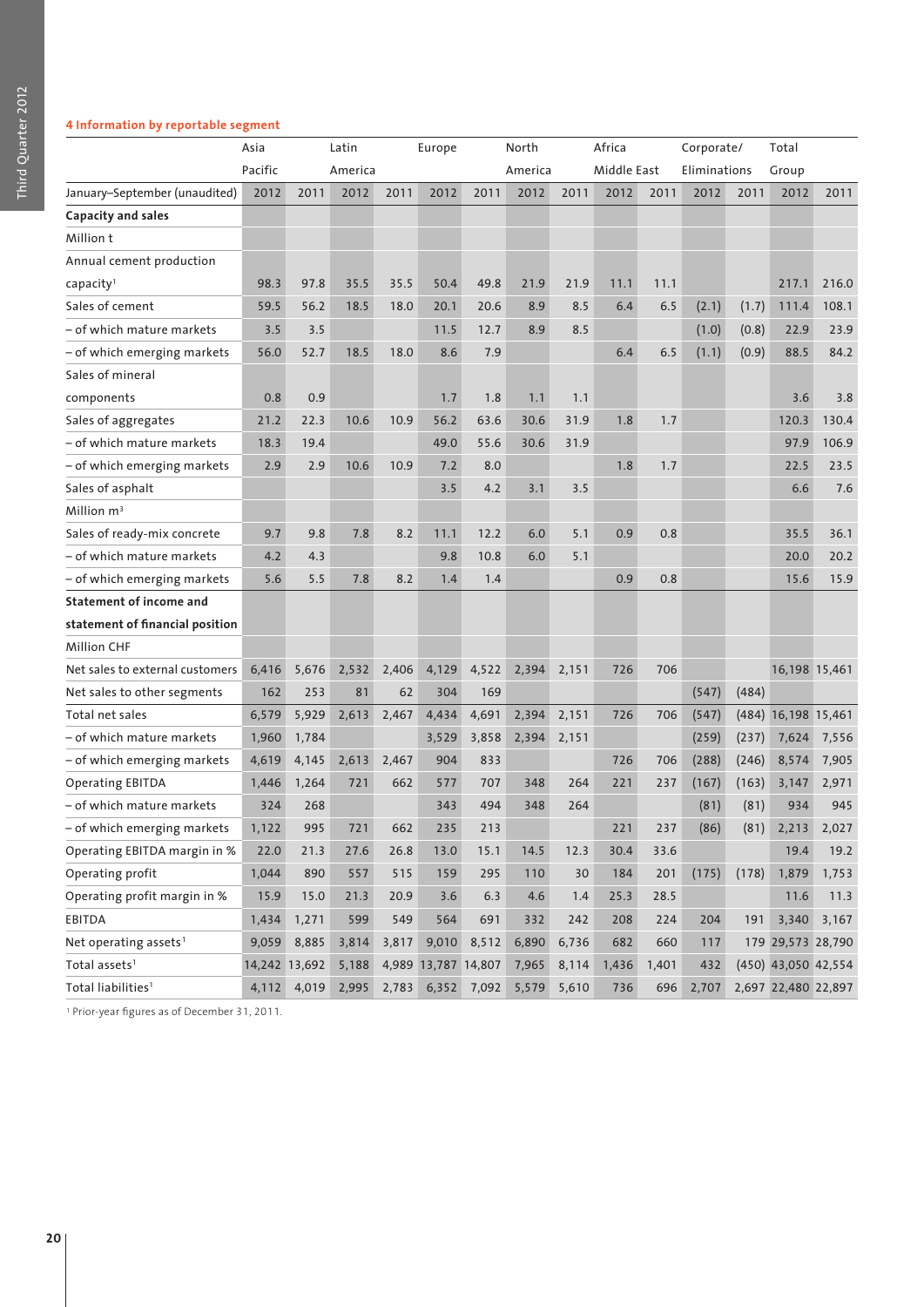Notes to the Consolidated<br>Financial Statements Notes to the Consolidated Financial Statements

|                                 | Asia    |       | Latin   |      | Europe |       | North   |      | Africa      |      | Corporate/   |       | Total |       |
|---------------------------------|---------|-------|---------|------|--------|-------|---------|------|-------------|------|--------------|-------|-------|-------|
|                                 | Pacific |       | America |      |        |       | America |      | Middle East |      | Eliminations |       | Group |       |
| July-September (unaudited)      | 2012    | 2011  | 2012    | 2011 | 2012   | 2011  | 2012    | 2011 | 2012        | 2011 | 2012         | 2011  | 2012  | 2011  |
| <b>Sales</b>                    |         |       |         |      |        |       |         |      |             |      |              |       |       |       |
| Million t                       |         |       |         |      |        |       |         |      |             |      |              |       |       |       |
|                                 |         |       |         |      |        |       |         |      |             |      |              |       |       |       |
| Sales of cement                 | 18.3    | 18.1  | 6.4     | 6.3  | 7.8    | 7.8   | 3.5     | 3.5  | 1.9         | 2.1  | (0.6)        | (0.6) | 37.3  | 37.2  |
| - of which mature markets       | 1.3     | 1.3   |         |      | 4.1    | 4.4   | 3.5     | 3.5  |             |      | (0.3)        | (0.3) | 8.6   | 9.0   |
| - of which emerging markets     | 17.0    | 16.8  | 6.4     | 6.3  | 3.7    | 3.3   |         |      | 1.9         | 2.1  | (0.3)        | (0.3) | 28.8  | 28.2  |
| Sales of mineral                |         |       |         |      |        |       |         |      |             |      |              |       |       |       |
| components                      | 0.3     | 0.3   |         |      | 0.7    | 0.7   | 0.5     | 0.5  |             |      |              |       | 1.4   | 1.5   |
| Sales of aggregates             | 6.9     | 7.9   | 3.6     | 3.9  | 21.0   | 22.4  | 12.6    | 14.4 | 0.7         | 0.6  |              |       | 44.8  | 49.2  |
| - of which mature markets       | 5.9     | 6.8   |         |      | 18.0   | 18.9  | 12.6    | 14.4 |             |      |              |       | 36.5  | 40.1  |
| - of which emerging markets     | 1.0     | 1.1   | 3.6     | 3.9  | 3.0    | 3.5   |         |      | 0.7         | 0.6  |              |       | 8.3   | 9.1   |
| Sales of asphalt                |         |       |         |      | 1.2    | 1.4   | 1.7     | 1.9  |             |      |              |       | 2.9   | 3.3   |
| Million m <sup>3</sup>          |         |       |         |      |        |       |         |      |             |      |              |       |       |       |
| Sales of ready-mix concrete     | 3.5     | 3.4   | 2.5     | 2.9  | 4.1    | 4.2   | 2.4     | 2.2  | 0.3         | 0.3  |              |       | 12.7  | 13.0  |
| - of which mature markets       | 1.5     | 1.6   |         |      | 3.5    | 3.6   | 2.4     | 2.2  |             |      |              |       | 7.4   | 7.4   |
| - of which emerging markets     | 1.9     | 1.8   | 2.5     | 2.9  | 0.6    | 0.6   |         |      | 0.3         | 0.3  |              |       | 5.3   | 5.6   |
| <b>Statement of income</b>      |         |       |         |      |        |       |         |      |             |      |              |       |       |       |
| <b>Million CHF</b>              |         |       |         |      |        |       |         |      |             |      |              |       |       |       |
| Net sales to external customers | 2,152   | 1,808 | 869     | 799  | 1,540  | 1,525 | 1,051   | 962  | 228         | 223  |              |       | 5,841 | 5,318 |
| Net sales to other segments     | 28      | 56    | 36      | 24   | 111    | 79    |         |      |             |      | (175)        | (160) |       |       |
| Total net sales                 | 2,181   | 1,865 | 905     | 823  | 1,651  | 1,605 | 1,051   | 962  | 228         | 223  | (175)        | (160) | 5,841 | 5,318 |
| - of which mature markets       | 731     | 629   |         |      | 1,262  | 1,257 | 1,051   | 962  |             |      | (90)         | (84)  | 2,953 | 2,765 |
| - of which emerging markets     | 1,450   | 1,235 | 905     | 823  | 389    | 348   |         |      | 228         | 223  | (85)         | (76)  | 2,887 | 2,553 |
| <b>Operating EBITDA</b>         | 446     | 335   | 259     | 224  | 295    | 329   | 211     | 172  | 60          | 69   | (57)         | (55)  | 1,214 | 1,074 |
| - of which mature markets       | 117     | 86    |         |      | 177    | 218   | 211     | 172  |             |      | (30)         | (29)  | 475   | 446   |
| - of which emerging markets     | 329     | 249   | 259     | 224  | 117    | 111   |         |      | 60          | 69   | (27)         | (26)  | 739   | 628   |
| Operating EBITDA margin in %    | 20.4    | 18.0  | 28.6    | 27.2 | 17.9   | 20.5  | 20.1    | 17.8 | 26.5        | 30.9 |              |       | 20.8  | 20.2  |
| Operating profit                | 316     | 212   | 199     | 179  | 134    | 188   | 126     | 93   | 48          | 58   | (60)         | (60)  | 762   | 669   |
| Operating profit margin in %    | 14.5    | 11.4  | 22.0    | 21.7 | 8.1    | 11.7  | 12.0    | 9.6  | 21.0        | 25.8 |              |       | 13.0  | 12.6  |
| <b>EBITDA</b>                   | 442     | 339   | 219     | 188  | 282    | 321   | 203     | 166  | 55          | 66   | 117          | 81    | 1,317 | 1,161 |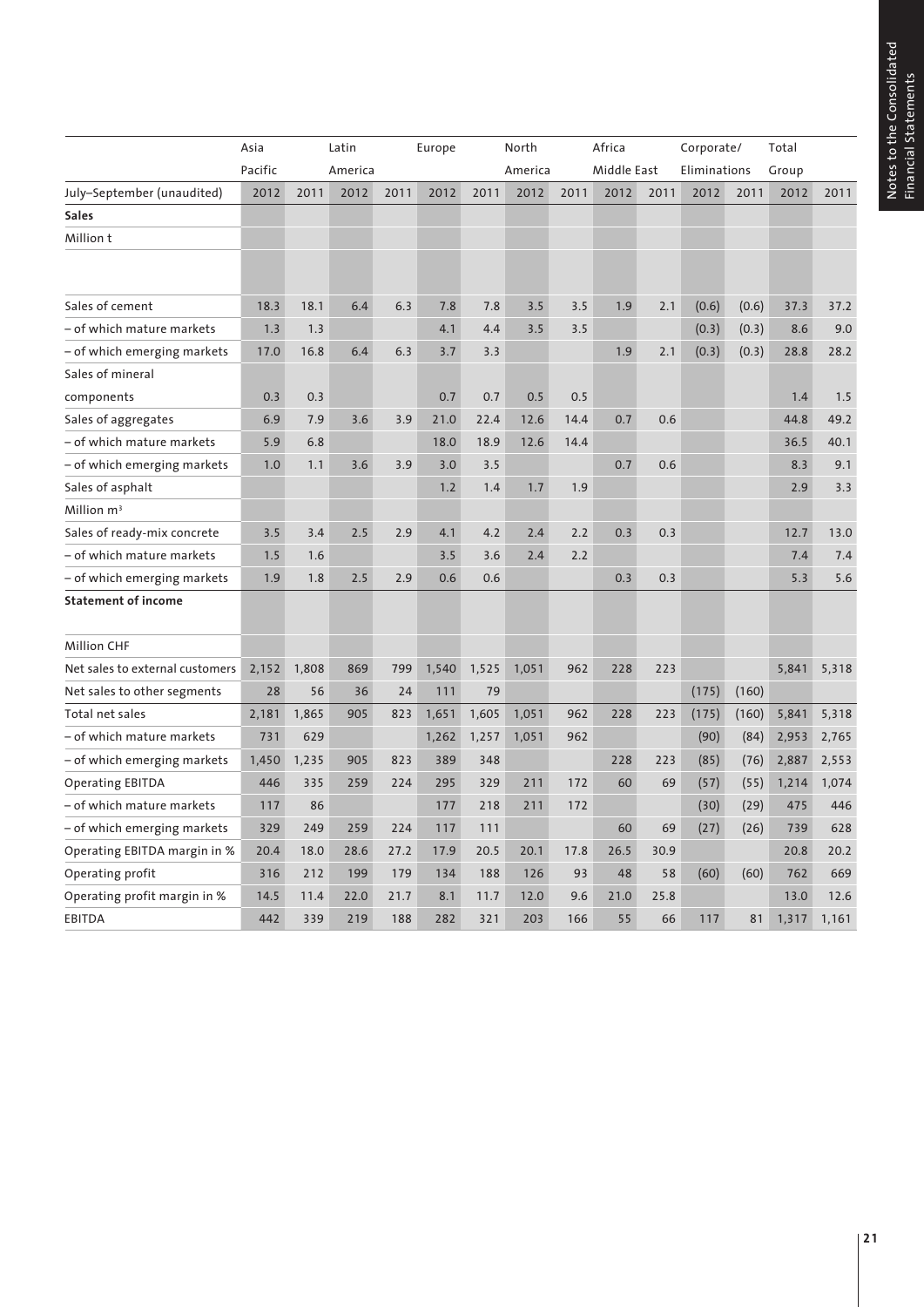#### **Reconciling measures of profit and loss to the consolidated statement of income of Group Holcim**

| <b>Million CHF</b>                                            | Notes | Jan-Sept       | Jan-Sept       | July-Sept | July-Sept      |
|---------------------------------------------------------------|-------|----------------|----------------|-----------|----------------|
| (unaudited)                                                   |       | 2012           | 2011           | 2012      | 2011           |
| Operating profit                                              |       | 1,879          | 1,753          | 762       | 669            |
| Depreciation, amortization and impairment of operating assets |       | 1,268          | 1,218          | 452       | 405            |
| <b>Operating EBITDA</b>                                       |       | 3,147          | 2,971          | 1,214     | 1,074          |
| Dividends earned                                              | 8     | $\overline{2}$ | 3              | $\Omega$  | $\overline{2}$ |
| Other ordinary income                                         | 8     | 24             | $\overline{3}$ |           | $\overline{2}$ |
| Share of profit of associates                                 |       | 73             | 104            | 28        | 24             |
| Other financial income                                        | 9     | 94             | 85             | 69        | 59             |
| <b>EBITDA</b>                                                 |       | 3,340          | 3,167          | 1,317     | 1,161          |
| Depreciation, amortization and impairment of operating assets |       | (1, 268)       | (1, 218)       | (452)     | (405)          |
| Depreciation, amortization and impairment                     |       |                |                |           |                |
| of non-operating assets                                       | 8     | (6)            | (3)            | $\Omega$  | $\Omega$       |
| Interest earned on cash and marketable securities             | 9     | 96             | 76             | 32        | 26             |
| Financial expenses                                            | 10    | (572)          | (606)          | (194)     | (196)          |
| Net income before taxes                                       |       | 1,590          | 1,416          | 703       | 585            |

#### **5 Information by product line**

| <b>Million CHF</b>                                      | Cement <sup>1</sup> |               | Aggregates |       | Other        |       | Corporate/          |      | Total                               |       |
|---------------------------------------------------------|---------------------|---------------|------------|-------|--------------|-------|---------------------|------|-------------------------------------|-------|
|                                                         |                     |               |            |       | construction |       | Eliminations        |      | Group                               |       |
|                                                         |                     |               |            |       | materials    |       |                     |      |                                     |       |
|                                                         |                     |               |            |       | and services |       |                     |      |                                     |       |
| January-September (unaudited)                           | 2012                | 2011          | 2012       | 2011  | 2012         | 2011  | 2012                | 2011 | 2012                                | 2011  |
| Statement of income and statement of financial position |                     |               |            |       |              |       |                     |      |                                     |       |
| Net sales to external customers                         | 9,709               | 9,015         | 1,217      | 1,223 | 5,272        | 5,222 |                     |      | 16,198 15,461                       |       |
| Net sales to other segments                             | 994                 | 999           | 693        | 674   | 540          | 477   | $(2,226)$ $(2,150)$ |      |                                     |       |
| Total net sales                                         | 10,703 10,015       |               | 1,910      | 1,897 | 5,812        |       |                     |      | 5,699 (2,226) (2,150) 16,198 15,461 |       |
| <b>Operating EBITDA</b>                                 | 2,680               | 2,452         | 329        | 396   | 138          | 123   |                     |      | 3,147                               | 2,971 |
| Operating EBITDA margin in %                            | 25.0                | 24.5          | 17.2       | 20.9  | 2.4          | 2.2   |                     |      | 19.4                                | 19.2  |
| Net operating assets <sup>2</sup>                       |                     | 19,331 19,060 | 5,817      | 5,672 | 4,425        | 4,058 |                     |      | 29,573 28,790                       |       |

1 Cement, clinker and other cementitious materials.

2 Prior-year figures as of December 31, 2011.

| <b>Million CHF</b>              | Cement <sup>1</sup> |       | Aggregates |      | Other        |       | Corporate/   |       | Total |       |
|---------------------------------|---------------------|-------|------------|------|--------------|-------|--------------|-------|-------|-------|
|                                 |                     |       |            |      | construction |       | Eliminations |       | Group |       |
|                                 |                     |       |            |      | materials    |       |              |       |       |       |
|                                 |                     |       |            |      | and services |       |              |       |       |       |
| July-September (unaudited)      | 2012                | 2011  | 2012       | 2011 | 2012         | 2011  | 2012         | 2011  | 2012  | 2011  |
| <b>Statement of income</b>      |                     |       |            |      |              |       |              |       |       |       |
| Net sales to external customers | 3,345               | 2,970 | 455        | 443  | 2,040        | 1,904 |              |       | 5,841 | 5,318 |
| Net sales to other segments     | 365                 | 345   | 265        | 232  | 172          | 148   | (803)        | (724) |       |       |
| Total net sales                 | 3,711               | 3,315 | 720        | 675  | 2,212        | 2,053 | (803)        | (724) | 5,841 | 5,318 |
| <b>Operating EBITDA</b>         | 957                 | 816   | 152        | 174  | 104          | 84    |              |       | 1,214 | 1,074 |
| Operating EBITDA margin in %    | 25.8                | 24.6  | 21.2       | 25.8 | 4.7          | 4.1   |              |       | 20.8  | 20.2  |

<sup>1</sup> Cement, clinker and other cementitious materials.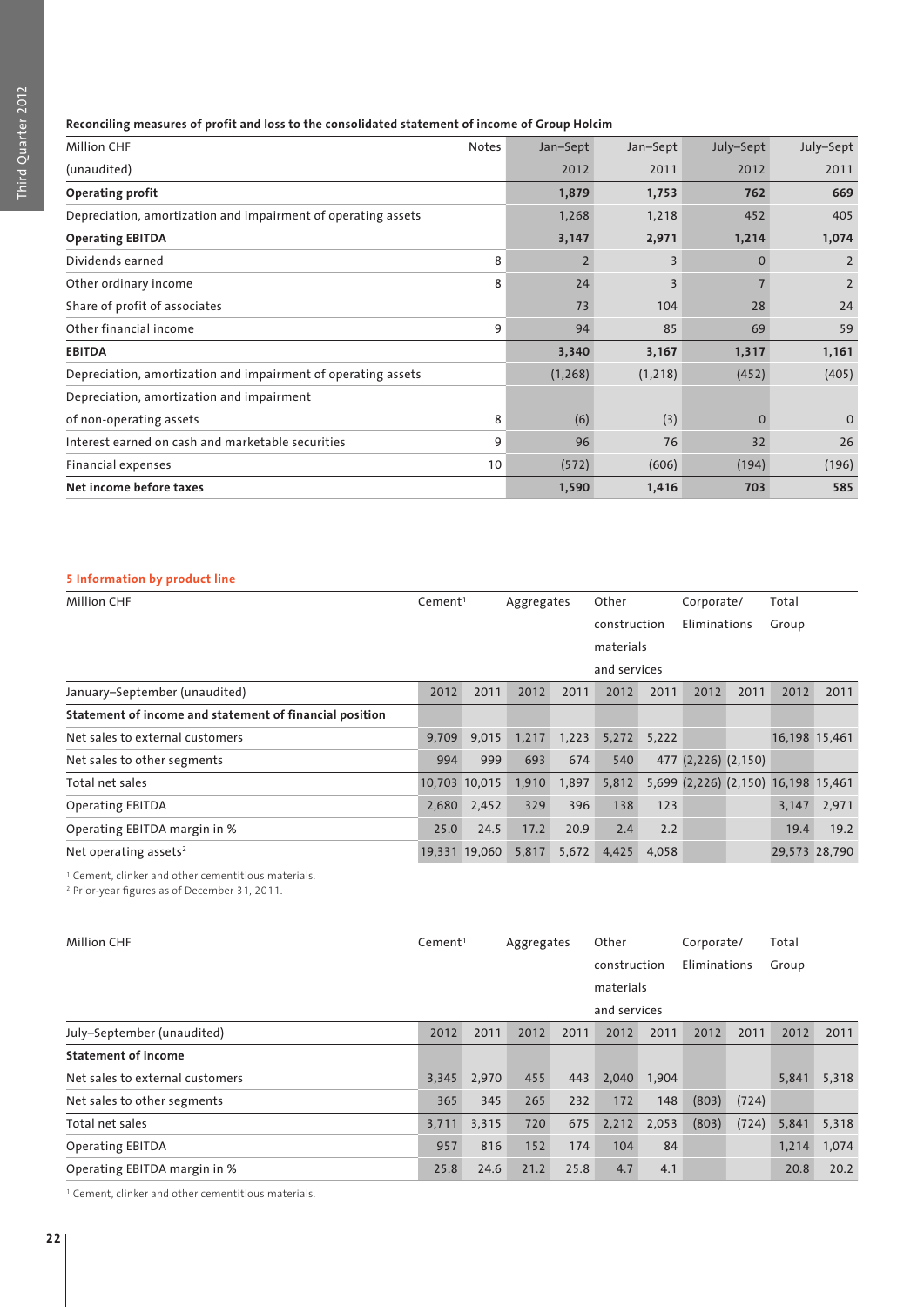#### **6 Change in net sales**

| <b>Million CHF</b>           | Jan-Sept | Jan-Sept | July-Sept | July-Sept |
|------------------------------|----------|----------|-----------|-----------|
|                              | 2012     | 2011     | 2012      | 2011      |
| Volume and price             | 757      | 967      | 170       | 464       |
| Change in structure          | 33       | 130      | 22        | 42        |
| Currency translation effects | (53)     | (2, 205) | 331       | (854)     |
| Total                        | 737      | (1, 107) | 523       | (348)     |

#### **7 Change in operating EBITDA**

| <b>Million CHF</b>           | Jan-Sept | Jan-Sept | July-Sept | July-Sept |
|------------------------------|----------|----------|-----------|-----------|
|                              | 2012     | 2011     | 2012      | 2011      |
| Volume, price and cost       | 191      | (156)    | 71        | 14        |
| Change in structure          |          | 8        |           | 8         |
| Currency translation effects | (20)     | (458)    | 65        | (181)     |
| Total                        | 175      | (605)    | 140       | (160)     |

#### **8 Other income**

| <b>Million CHF</b>                                                | Jan-Sept | Jan-Sept | July-Sept | July-Sept |
|-------------------------------------------------------------------|----------|----------|-----------|-----------|
|                                                                   | 2012     | 2011     | 2012      | 2011      |
| Dividends earned                                                  |          |          |           |           |
| Other ordinary income                                             | 24       |          |           |           |
| Depreciation, amortization and impairment of non-operating assets | (6)      | (3)      |           | $\Omega$  |
| Total                                                             | 20       |          |           |           |

#### **9 Financial income**

| <b>Million CHF</b>                                | Jan-Sept | Jan-Sept | July-Sept | July-Sept |
|---------------------------------------------------|----------|----------|-----------|-----------|
|                                                   | 2012     | 2011     | 2012      | 2011      |
| Interest earned on cash and marketable securities | 96       | 76       | 32        | 26        |
| Other financial income                            | 94       | 85       | 69        | 59        |
| Total                                             | 189      | 161      | 100       | 85        |

In the third quarter the partial realization of the change in fair value of the compensation related to the nationalization of Holcim Venezuela in the amount of CHF 58 million (2011: 54) has been recognized in the position "other financial income". The remaining amount in the position "other financial income" relates primarily to interest income from loans and receivables.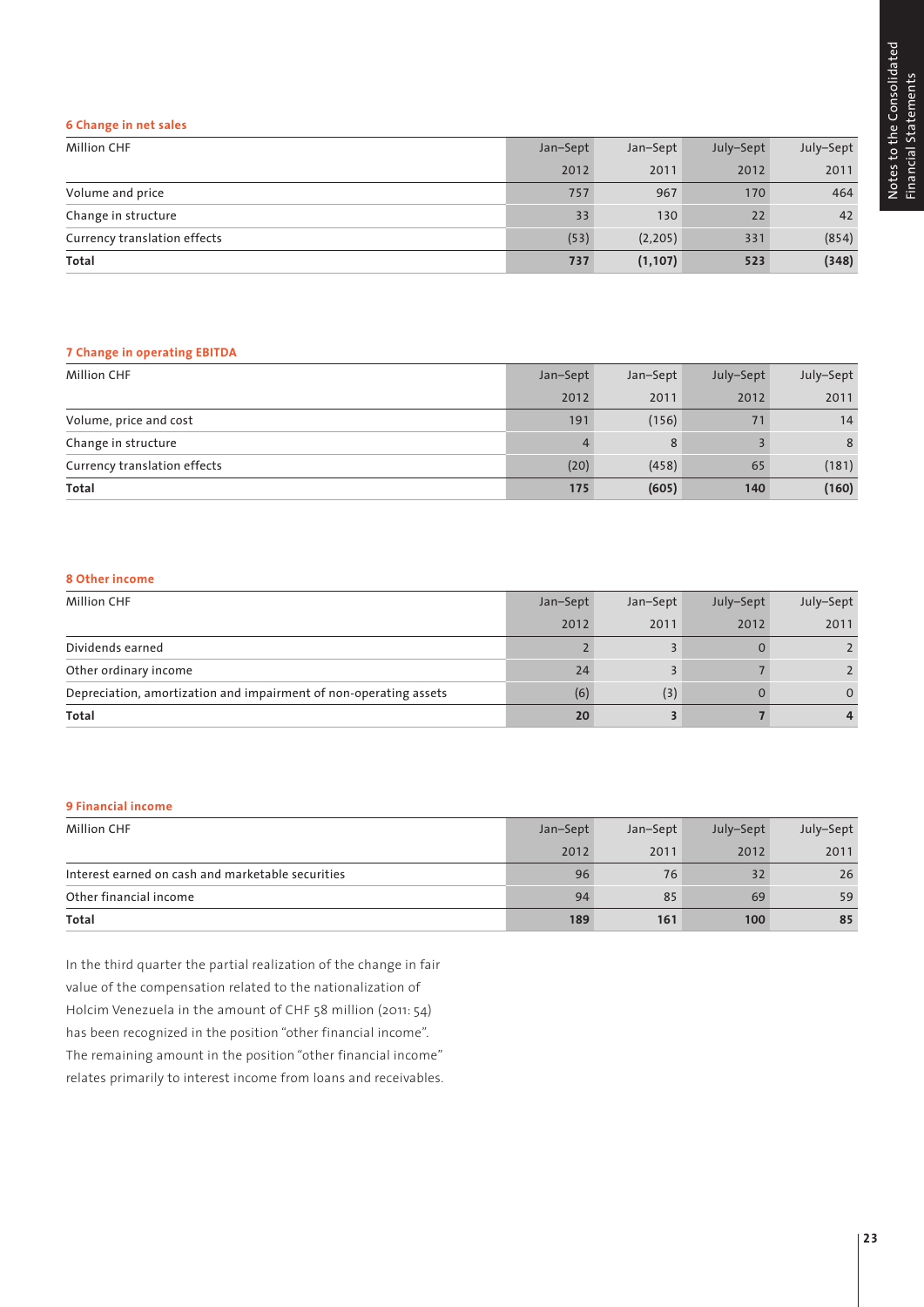#### **10 Financial expenses**

| <b>Million CHF</b>                           | Jan-Sept | Jan-Sept | July-Sept | July-Sept |
|----------------------------------------------|----------|----------|-----------|-----------|
|                                              | 2012     | 2011     | 2012      | 2011      |
| Interest expenses                            | (494)    | (493)    | (166)     | (160)     |
| Amortization on bonds and private placements | (9)      | (7)      | (3)       | (2)       |
| Unwinding of discount on provisions          | (24)     | (35)     | (7)       | (25)      |
| Other financial expenses                     | (66)     | (69)     | (22)      | (16)      |
| Foreign exchange loss net                    | (10)     | (31)     | (6)       | (11)      |
| Financial expenses capitalized               | 31       | 29       | 10        | 18        |
| Total                                        | (572)    | (606)    | (194)     | (196)     |

The positions "interest expenses" and "other financial expenses" relate primarily to financial liabilities measured at amortized cost.

The position "financial expenses capitalized" comprises interest expenditures on large-scale projects during the reporting period.

#### **11 Bonds**

On March 27, 2012, Holcim Finance (Australia) Pty Ltd issued an AUD 250 million bond with a coupon of 7 percent and a tenor of 3 years, guaranteed by Holcim Ltd. The proceeds were used to refinance existing debt and for general corporate purposes.

On March 30, 2012, Holcim Capital México, S.A. de C.V. issued a MXN 1.5 billion bond with a floating interest rate and a tenor of 3 years, guaranteed by Holcim Ltd. The proceeds were used to repay short-term bank debt of Holcim Apasco S.A. de C.V.

On May 14, 2012, Holcim US Finance S.à r.l. & Cie S.C.S. and Holcim Capital Corporation Ltd. launched a U.S. commercial paper program. Notes in the amount of USD 357 million were outstanding as per September 30, 2012. The proceeds were used to repay bank debt. Commercial papers issued under the program are guaranteed by Holcim Ltd. Long-term committed, unutilized credit lines are available to backstop the commercial papers issued.

On June 15, 2012, Holcim Capital México, S.A. de C.V. issued a MXN 0.8 billion bond with a floating interest rate and a tenor of 4 years as well as a MXN 1.7 billion bond with a coupon of 7 percent and a tenor of 7 years. Both bonds are guaranteed by Holcim Ltd. The proceeds were used to repay bank debt of Holcim Apasco S.A. de C.V.

On June 22, 2012, Holcim Ltd issued a CHF 450 million bond with a coupon of 3 percent and a tenor of 10 years and 5 months. The proceeds were used to refinance the CHF 290 million bond which matured on June 22, 2012 and for general corporate purposes.

On July 18, 2012, Holcim Finance (Australia) Pty Ltd issued an AUD 250 million bond with a coupon of 6 percent and a tenor of 5 years, guaranteed by Holcim Ltd. The proceeds were used to refinance the AUD 500 million bond which matured on August 7, 2012 and for general corporate purposes.

On September 7, 2012, Holcim US Finance S.à r.l. & Cie S.C.S. issued a EUR 500 million bond with a coupon of 2.625 percent and a tenor of 8 years, guaranteed by Holcim Ltd. The proceeds were used to early repay a EUR 358 million private placement in October 2012 (contractual maturity in April 2013) and for general corporate purposes.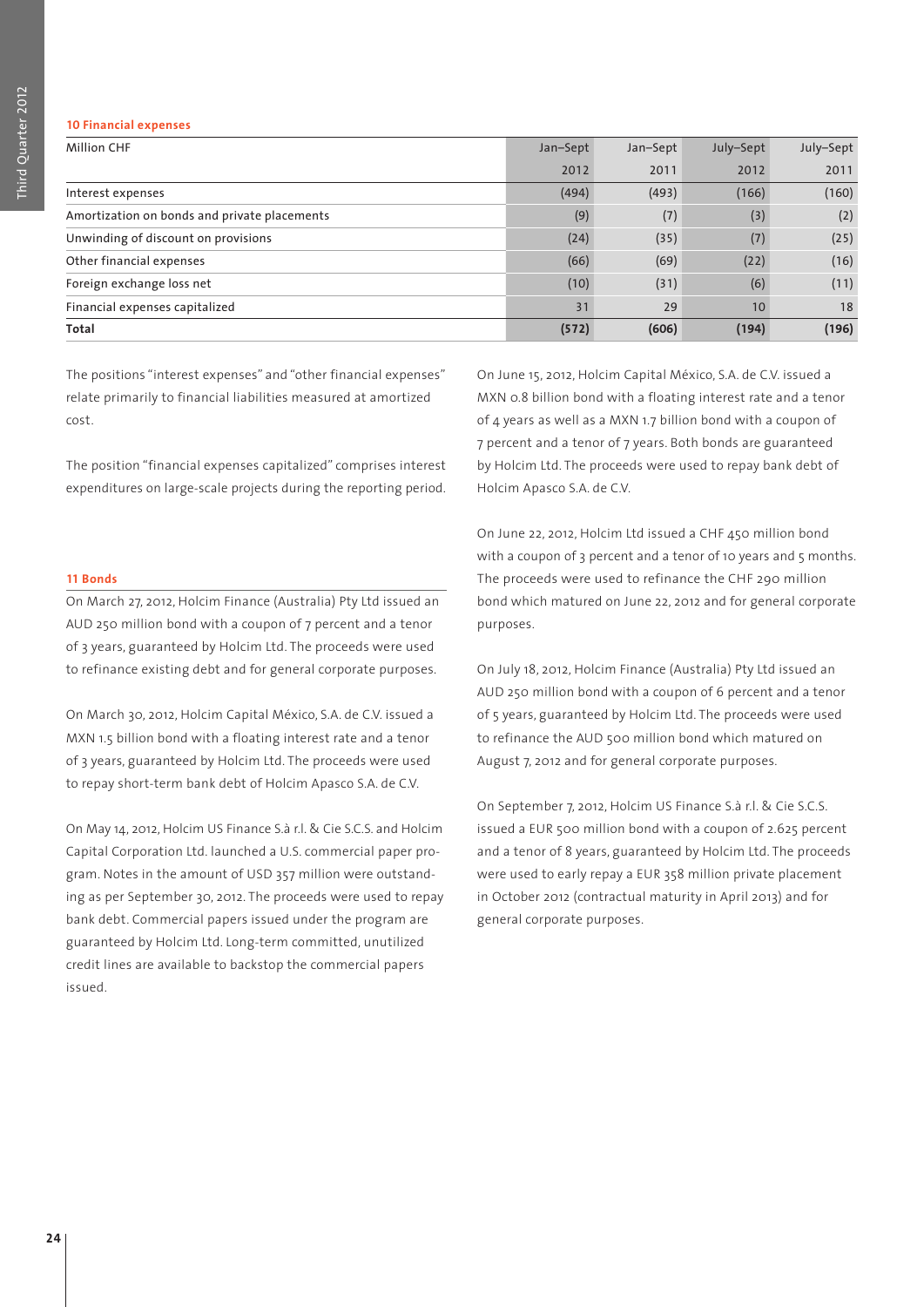#### **12 Treasury Shares**

On March 27, 2012, Holcim Ltd sold 5 million treasury shares at a price of CHF 59.25 per share. The proceeds of CHF 296 million were used for general corporate purposes.

#### **14 Payout**

In conformity with the decision taken at the annual general meeting on April 17, 2012, a payout related to 2011 of CHF 1.00 per registered share has been paid out of capital contribution reserves. This resulted in a total payment of CHF 325 million.

#### **13 Contingencies and commitments**

There have been no significant changes of contingencies and commitments since June 30, 2012.

The Competition Commission of India issued an Order dated June 20, 2012, imposing a penalty of CHF 390 million on two Indian Holcim Group companies concerning an alleged breach of competition law by certain cement manufacturers in India. The two Indian Holcim Group companies contest the allegation and have filed an appeal against the Order before the appropriate authority, which is pending a decision. Based on the advice of external legal counsel, Holcim believes that it has good grounds for appeal. Accordingly, no provision has been recognized in the statement of financial position.

#### **15 Events after the reporting period**

On October 4, 2012, Holcim Finance (Australia) Pty Ltd issued an AUD 200 million bond with a coupon of 5.25 percent and a tenor of 6.5 years, guaranteed by Holcim Ltd. The proceeds were used to refinance existing debt and for general corporate purposes.

On October 10, 2012, Holcim Finance (Canada) Inc. issued a CAD 300 million bond with a coupon of 3.65 percent and a tenor of 5.5 years, guaranteed by Holcim Ltd. The proceeds were used to refinance existing debt and for general corporate purposes.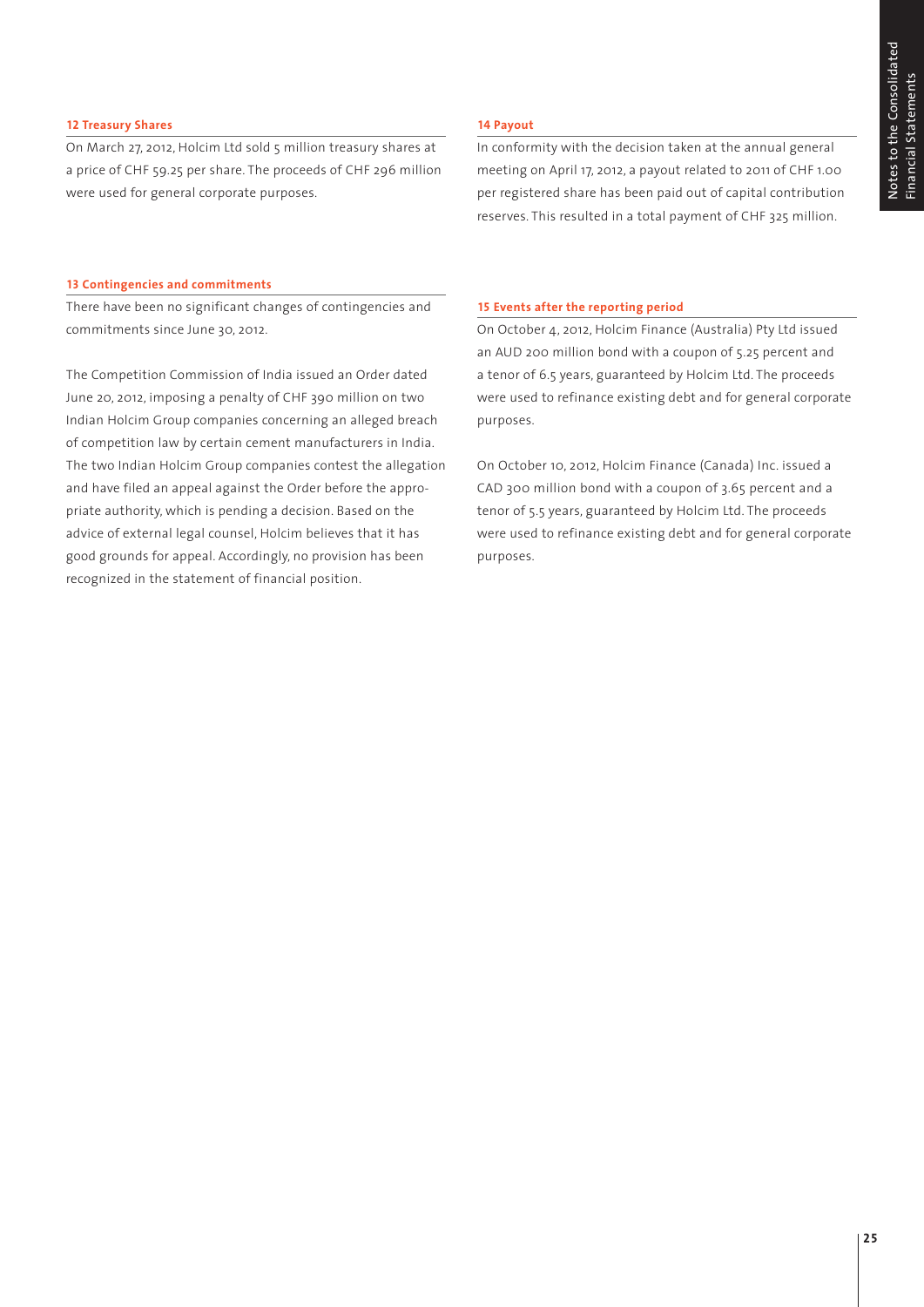#### **16 Principal exchange rates**

|                | Statement of income      |       | Statement of financial position |            |           |
|----------------|--------------------------|-------|---------------------------------|------------|-----------|
|                | Average exchange rates   |       | Closing exchange rates          |            |           |
|                | in CHF January-September |       | in CHF                          |            |           |
|                | 2012                     | 2011  | 30.9.2012                       | 31.12.2011 | 30.9.2011 |
| 1 EUR          | 1.21                     | 1.24  | 1.21                            | 1.22       | 1.22      |
| 1 USD          | 0.94                     | 0.88  | 0.93                            | 0.94       | 0.90      |
| 1 GBP          | 1.48                     | 1.42  | 1.52                            | 1.45       | 1.40      |
| 1 AUD          | 0.97                     | 0.92  | 0.98                            | 0.96       | 0.88      |
| <b>100 BRL</b> | 49.00                    | 53.94 | 46.06                           | 50.46      | 48.85     |
| 1 CAD          | 0.94                     | 0.90  | 0.95                            | 0.92       | 0.87      |
| 1,000 IDR      | 0.10                     | 0.10  | 0.10                            | 0.10       | 0.10      |
| <b>100 INR</b> | 1.77                     | 1.95  | 1.78                            | 1.77       | 1.83      |
| <b>100 MAD</b> | 10.87                    | 10.97 | 10.88                           | 10.95      | 10.87     |
| <b>100 MXN</b> | 7.09                     | 7.30  | 7.29                            | 6.71       | 6.55      |

#### **Holcim securities**

The Holcim shares (security code number 1221405) are listed on the SIX Swiss Exchange and traded on the Main Standard of SIX Swiss Exchange. Telekurs lists the registered share under HOLN. The corresponding code under Bloomberg is HOLN VX, while Thomson Reuters uses the abbreviation HOLN.VX. Every share carries one vote. The market capitalization of Holcim Ltd amounted to CHF 19.6 billion at September 30, 2012.

#### **Cautionary statement regarding forward-looking statements**

This document may contain certain forward-looking statements relating to the Group's future business, development and economic performance.

Such statements may be subject to a number of risks, uncertainties and other important factors, such as but not limited to (1) competitive pressures; (2) legislative and regulatory developments; (3) global, macroeconomic and political trends; (4) fluctuations in currency exchange rates and general financial market conditions; (5) delay or inability in obtaining approvals from authorities; (6) technical developments; (7) litigation; (8) adverse publicity and news coverage, which could cause actual development and results to differ materially from the statements made in this document.

Holcim assumes no obligation to update or alter forwardlooking statements whether as a result of new information, future events or otherwise.

| Financial reporting calendar                            |                   |
|---------------------------------------------------------|-------------------|
| Press and analyst conference on annual results for 2012 | February 27, 2013 |
| General meeting of shareholders                         | April 17, 2013    |
| Results for the first quarter 2013                      | May 8, 2013       |
| Half-year results for 2013                              | August 15, 2013   |
| Press and analyst conference for the third quarter 2013 | November 6, 2013  |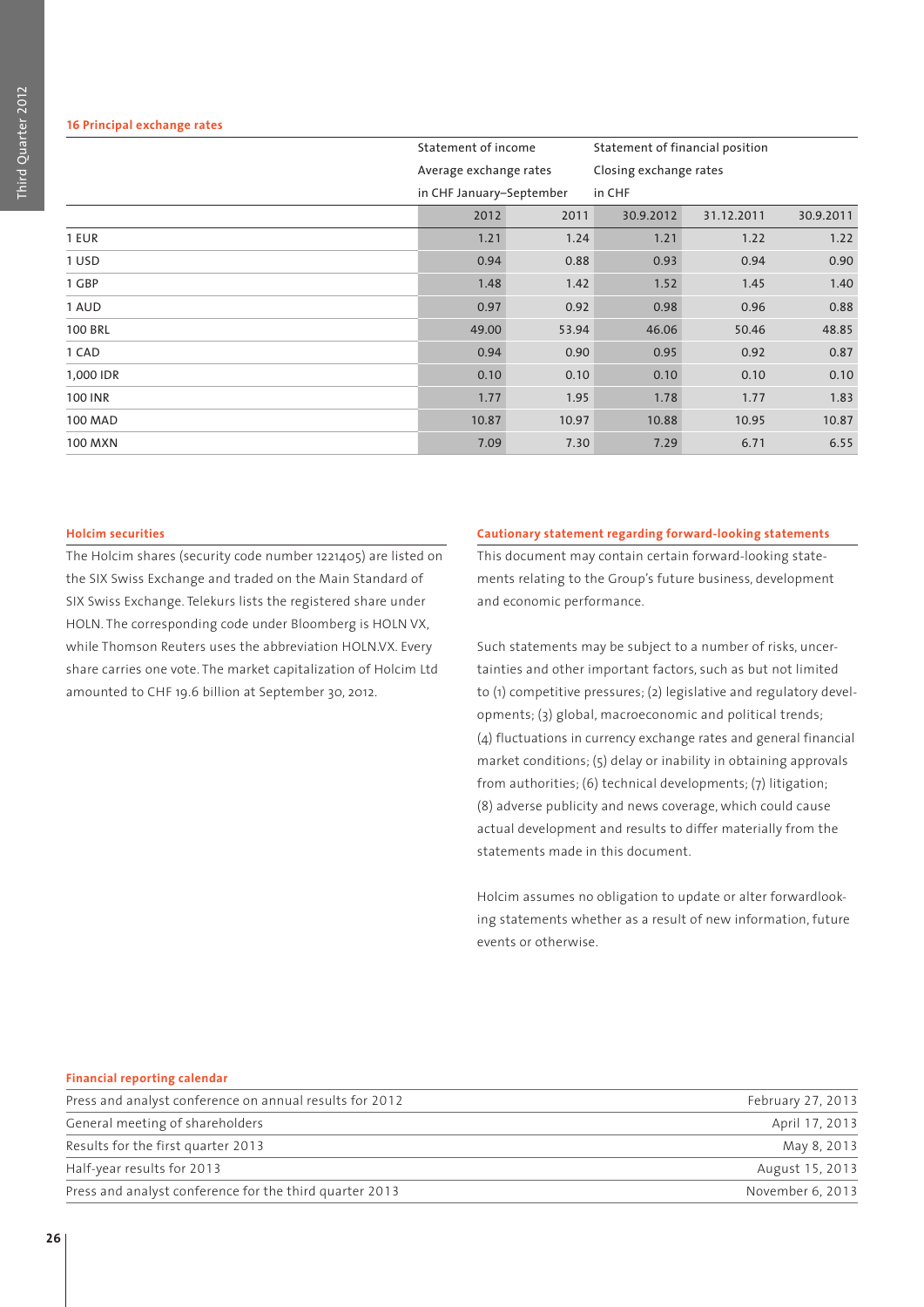Holcim Ltd Zürcherstrasse 156 CH-8645 Jona/Switzerland Phone +41 58 858 86 00 Fax +41 58 858 86 09 info@holcim.com www.holcim.com

Corporate Communications Roland Walker Phone +41 58 858 87 10 Fax +41 58 858 87 19 communications@holcim.com

Investor Relations Bernhard A. Fuchs Phone +41 58 858 87 87 Fax +41 58 858 80 09 investor.relations@holcim.com

© 2012 Holcim Ltd Printed in Switzerland on FSC paper